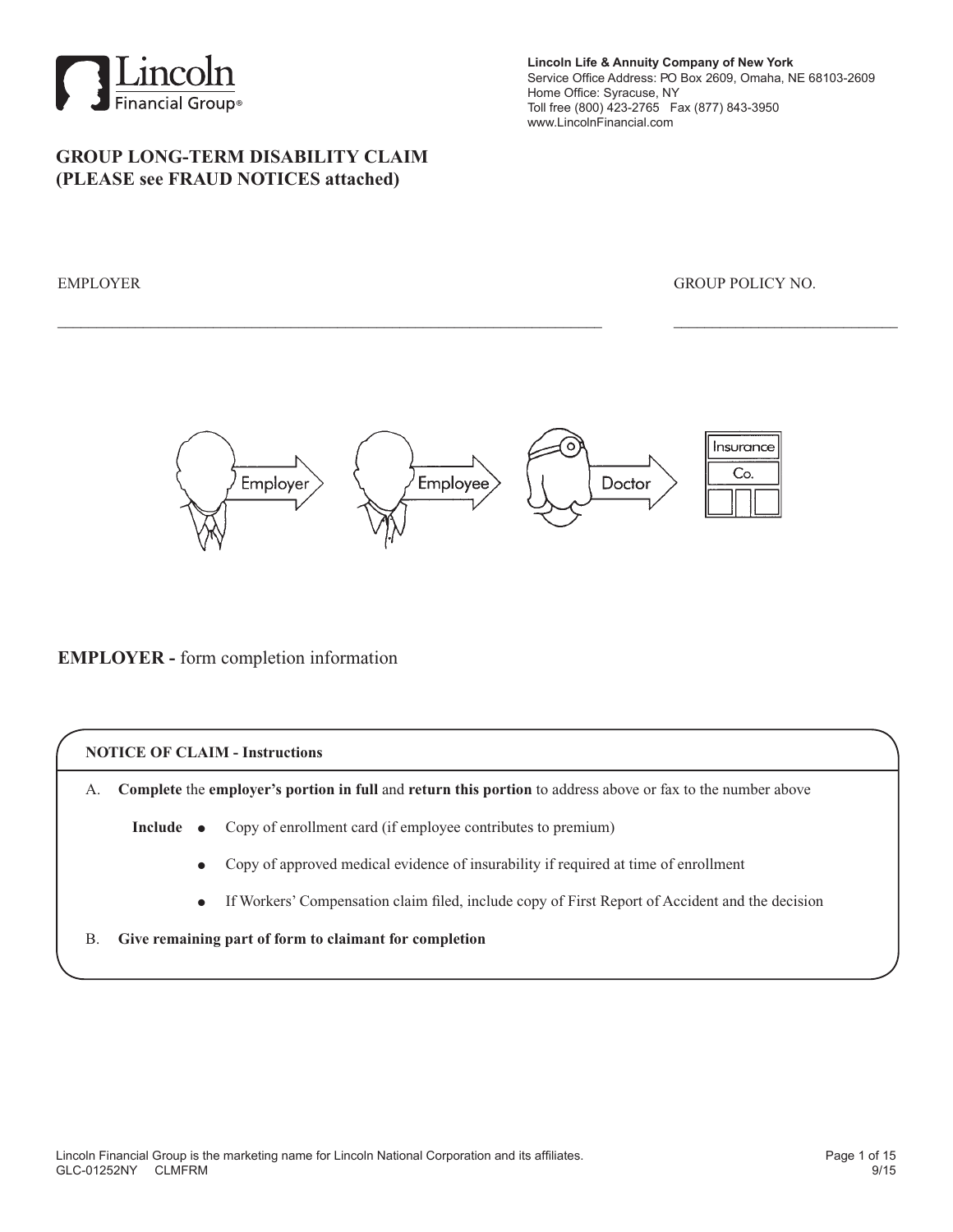# **Long-Term Disability Claim Employer's Statement**

| To Be Completed By The Employer                                                                                                                                                                                                                            |                                                                                                 |                    |                                                                          |                                  |                                        |                                                                                                           |  |                         |
|------------------------------------------------------------------------------------------------------------------------------------------------------------------------------------------------------------------------------------------------------------|-------------------------------------------------------------------------------------------------|--------------------|--------------------------------------------------------------------------|----------------------------------|----------------------------------------|-----------------------------------------------------------------------------------------------------------|--|-------------------------|
| This claim is for (Employee's Name and Address)                                                                                                                                                                                                            |                                                                                                 |                    |                                                                          |                                  |                                        | Social Security Number                                                                                    |  | Date of Birth           |
| A. Information about the employer                                                                                                                                                                                                                          |                                                                                                 |                    |                                                                          |                                  |                                        |                                                                                                           |  |                         |
| Company's Name                                                                                                                                                                                                                                             |                                                                                                 |                    |                                                                          |                                  |                                        | Group Policy Number                                                                                       |  | <b>Class Number</b>     |
| Address (Street, City, State, Zip)                                                                                                                                                                                                                         |                                                                                                 | Telephone:<br>Fax: |                                                                          |                                  |                                        |                                                                                                           |  |                         |
| Name and address of division where employee works (if different from above)                                                                                                                                                                                |                                                                                                 |                    |                                                                          |                                  |                                        | Telephone:<br>Fax:                                                                                        |  |                         |
| B. Information about the employee                                                                                                                                                                                                                          |                                                                                                 |                    |                                                                          |                                  |                                        |                                                                                                           |  |                         |
| Date employee was hired<br>(Month, Day, Year)                                                                                                                                                                                                              | Date employee became insured under this plan?<br>Date employee became insured under prior plan? |                    | What was the employee's regularly scheduled work week?<br>hours per week |                                  | hours per day                          |                                                                                                           |  |                         |
| C. Information needed for withholding and reporting taxes                                                                                                                                                                                                  |                                                                                                 |                    |                                                                          |                                  |                                        |                                                                                                           |  |                         |
| Does employee contribute post-tax dollars toward the premium? $\Box$ Yes $\Box$ No If yes, what percent is paid by the employee?<br>If you leave this section blank, we will assume it is 100% employer contribution and calculate FICA taxes accordingly. |                                                                                                 |                    |                                                                          |                                  |                                        |                                                                                                           |  | $\%$                    |
| D. Information about the claim                                                                                                                                                                                                                             |                                                                                                 |                    |                                                                          |                                  |                                        |                                                                                                           |  |                         |
| Were there any changes to the employee's job responsibilities due to the disabling condition before the employee became fully disabled?<br>$\Box$ Yes $\Box$ No If yes, what were the changes and when were they made?                                     |                                                                                                 |                    |                                                                          |                                  |                                        |                                                                                                           |  |                         |
| What was the employee's permanent job on his or her last day at work?                                                                                                                                                                                      |                                                                                                 |                    |                                                                          |                                  |                                        | How long had the employee been in this job?                                                               |  |                         |
| Last day employee actually worked<br>(Month, Day, Year)                                                                                                                                                                                                    |                                                                                                 |                    |                                                                          |                                  |                                        | On that day, did the employee work a full day?<br>$\Box$ Yes $\Box$ No If no, how many hours were worked? |  |                         |
| Why did employee stop working?                                                                                                                                                                                                                             |                                                                                                 |                    |                                                                          |                                  |                                        | Is the employee's condition work related?<br>$\Box$ Yes $\Box$ No                                         |  |                         |
| Has a claim been filed with Workers' Compensation?<br>$\Box$ Yes $\Box$ No If yes, send initial report of illness or injury and award notice.                                                                                                              |                                                                                                 |                    |                                                                          |                                  |                                        |                                                                                                           |  |                         |
| Name, address and telephone number of your compensation carrier                                                                                                                                                                                            |                                                                                                 |                    |                                                                          |                                  |                                        |                                                                                                           |  |                         |
| Name, address and telephone number of your medical insurance carrier                                                                                                                                                                                       |                                                                                                 |                    |                                                                          |                                  |                                        |                                                                                                           |  |                         |
| E. Information about your pension plan (do not complete for maternity claim)                                                                                                                                                                               |                                                                                                 |                    |                                                                          |                                  |                                        |                                                                                                           |  |                         |
| Do you have a pension plan?<br>$\Box$ Yes $\Box$ No                                                                                                                                                                                                        |                                                                                                 | If yes, what type? | $\Box$ Defined benefit<br>$\Box$ Defined contribution                    |                                  | $\Box$ 401(k)<br>$\Box$ Profit sharing | $\Box$ Other: (specify)                                                                                   |  |                         |
| Is the employee eligible for your pension plan?<br>$\Box$ Yes $\Box$ No If no, why?                                                                                                                                                                        |                                                                                                 |                    |                                                                          | $\Box$ Yes $\Box$ No If no, why? |                                        | If eligible, does the employee participate?                                                               |  |                         |
| If the employee is participating, when is he or she eligible for benefits under the plan? (Month, Day, Year)                                                                                                                                               |                                                                                                 |                    |                                                                          |                                  |                                        |                                                                                                           |  |                         |
| NOTE: If any portion of this pension benefit is attributable to the employee's contribution, please provide details including the percentage of<br>his/her contribution to the total contribution. This should include a copy of the contract.             |                                                                                                 |                    |                                                                          |                                  |                                        |                                                                                                           |  |                         |
| F. Information about your rehire or return-to-work policies                                                                                                                                                                                                |                                                                                                 |                    |                                                                          |                                  |                                        |                                                                                                           |  |                         |
| Does your company have a rehire or return-to-work policy for disabled employees?<br>$\Box$ Yes $\Box$ No                                                                                                                                                   |                                                                                                 |                    |                                                                          |                                  |                                        |                                                                                                           |  |                         |
| What is the name and title of the manager we should contact if we identify a rehabilitation or return-to-work option?                                                                                                                                      |                                                                                                 |                    |                                                                          |                                  |                                        |                                                                                                           |  |                         |
| G. Information about the employee's salary                                                                                                                                                                                                                 |                                                                                                 |                    |                                                                          |                                  |                                        |                                                                                                           |  |                         |
| The employee (Check all that apply)<br>$\Box$ is paid hourly (what is the hourly rate?) \$                                                                                                                                                                 |                                                                                                 |                    |                                                                          | $\Box$ is salaried               |                                        | $\Box$ receives commissions                                                                               |  | $\Box$ receives bonuses |
| Will employee file for disability benefits provided by any employer/employee labor management, state disability or union welfare plan?<br>$\Box$ Yes $\Box$ No If yes, what is the weekly amount? \$                                                       |                                                                                                 |                    |                                                                          |                                  |                                        | When do benefits begin?<br>End?                                                                           |  |                         |
| Is this employee eligible for salary continuation?<br>$\Box$ Yes $\Box$ No If yes, what is the weekly amount? \$                                                                                                                                           |                                                                                                 |                    |                                                                          | When do benefits begin?          |                                        | End?                                                                                                      |  |                         |
| (Continued on next page)                                                                                                                                                                                                                                   |                                                                                                 |                    |                                                                          |                                  |                                        |                                                                                                           |  |                         |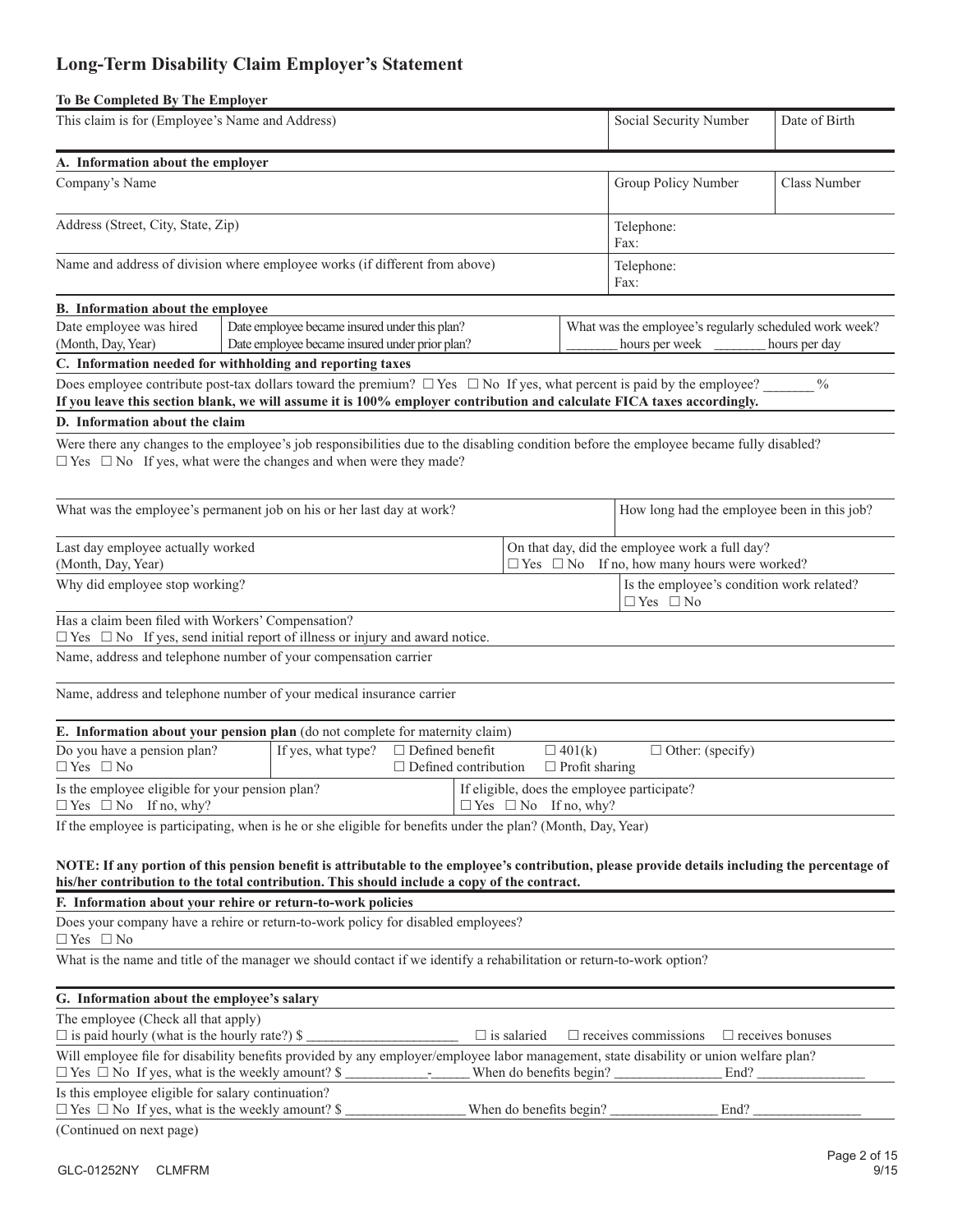#### **Reporting the employee's basic monthly earnings**

Find the definition of basic monthly earnings that matches your contract for this employee and follow the instructions given.

#### **Definitions of Basic Monthly Earnings**

- a. salary only (no commissions, bonuses, etc.), complete question 1 below
- b. previous year's W-2 form, complete question 5 below (attach W-2)
- c. sole proprietor, complete question 8 below
- d. previous year's K-1 form, complete question 6 below (attach K-1)
- e. salary and commissions, complete questions 1 and 3 below
- f. salary, commissions and bonuses, complete questions 1, 3 and 4 below
- g. salary and deferred compensation, complete questions 1 and 2 below
- h. salary, deferred compensation and commissions, complete questions 1, 2 and 3 below
- i. salary, deferred compensation, commissions and bonuses, complete questions 1, 2, 3 and 4 below
- j. salary and K-1 earnings, complete questions 1 and 6 below
- k. W-2 with deferred compensation, complete questions 2 and 5 below
- l. partnership agreement, complete question 7 below
- m. teacher's contract, complete question 1 below
- n. any other definition, complete question 9 below

|    | On the last day employee worked, what was his or her basic monthly salary? (Divide annual salary by 12 or<br>multiply weekly salary by 52 and divide by 12. Teachers divide annual salary by 12)                                                                                                         |   |
|----|----------------------------------------------------------------------------------------------------------------------------------------------------------------------------------------------------------------------------------------------------------------------------------------------------------|---|
| 2) | On the last day the employee worked, what was his or her monthly pre-tax contribution to your deferred<br>compensation plan?                                                                                                                                                                             |   |
|    | 3) How much had the employee received in commissions in the 12 months (or the period of employment if less<br>than 12 months) immediately preceding the last day worked? \$<br>Divide this number by<br>12, or the length of employment if less than 12 months, to find the average monthly commissions. |   |
|    | 4) How much had the employee received in bonuses in the 12 months (or the period of employment if less than<br>12 months) immediately preceding the last day worked? \$<br>or the length of employment if less than 12 months, to find the average monthly bonuses.                                      |   |
| 5) | What were the employee's earnings as shown on the W-2 form of the year immediately preceding the disability?                                                                                                                                                                                             |   |
| 6) | What were the employee's earnings as shown on the K-1 form of the year immediately preceding the disability?                                                                                                                                                                                             |   |
|    | 7) As of the last day the employee worked, what were the budgeted annual earnings as determined by the written<br>partnership agreement in effect? (Do not include dividends, interest or return of capital) \$                                                                                          |   |
|    | 8) As of the last day the employee worked, what was the sole proprietor's annual net profit (1040 Schedule C<br>gross income minus total deductions minus depreciation) averaged over the 3 years immediately preceding<br>the disability or the period of sole proprietorship if less than 3 years?     | 8 |
|    | 9) For definitions other than those above, calculate the monthly earnings as they are defined in your contract.<br>If earnings are based on salary as expressed on a particular document, send us a copy of the document.                                                                                | 9 |
|    |                                                                                                                                                                                                                                                                                                          |   |

#### **H. Required Attachments and Signature**

If the employee contributes to the premiums, attach a copy of the enrollment form.

If salary is based on a W-2, K-1, 1099, or a similar document, attach a copy of the document.

If you have medical information from the employee's file relating to this disability, please attach copies.

If a workers' compensation claim is filed, send initial report of injury or illness and award notice.

Name of person completing this form (If this claim is approved for disability benefits, the benefit check will be sent to the employee with a carbon copy to you.)

**X** \_\_\_\_\_\_\_\_\_\_\_\_\_\_\_\_\_\_\_\_\_\_\_\_\_\_\_\_\_\_\_\_\_\_\_\_\_\_\_\_\_\_\_\_\_\_\_\_\_\_\_\_\_\_\_\_\_\_\_\_\_ \_\_\_\_\_\_\_\_\_\_\_\_\_\_\_\_\_\_\_\_\_\_\_\_\_\_\_\_\_\_\_\_\_\_\_\_\_\_\_\_\_ \_\_\_\_\_\_\_\_\_\_\_\_\_\_\_\_\_\_\_\_

Signature Date Date Date of the Second Library and Title Date Date Date Date Date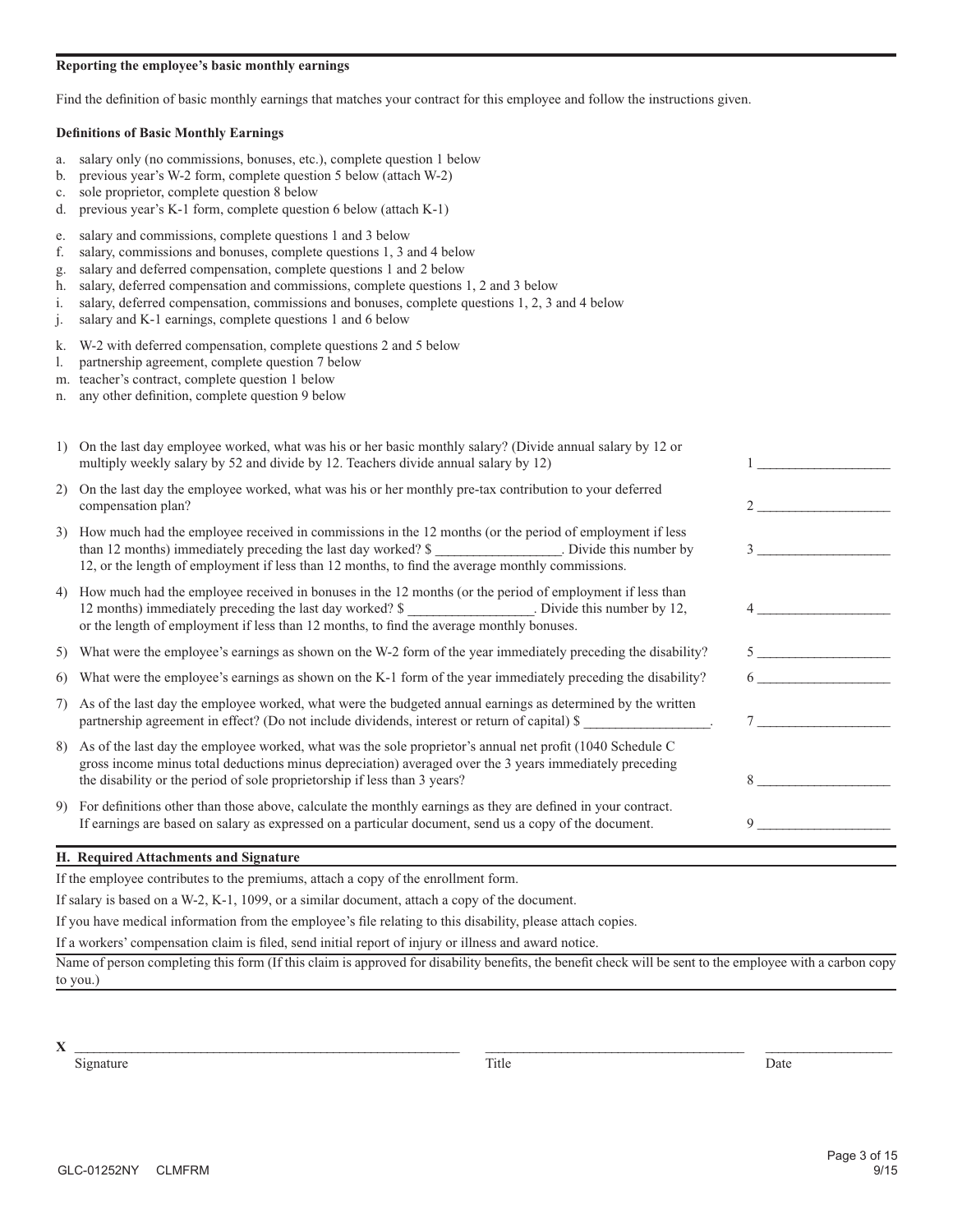# **Long-Term Disability Claim Job Analysis**

### **To Be Completed By The Employee's Supervisor**

| This claim is for (Employee's Name)                                                                                                                                                                                                                                                                                                            |              |                                     |              |                                                    |              |  |  |  |  |
|------------------------------------------------------------------------------------------------------------------------------------------------------------------------------------------------------------------------------------------------------------------------------------------------------------------------------------------------|--------------|-------------------------------------|--------------|----------------------------------------------------|--------------|--|--|--|--|
| Employee's Social Security Number                                                                                                                                                                                                                                                                                                              |              |                                     |              | Date of Disability (Month, Day, Year)              |              |  |  |  |  |
| A. General information about the employee's job                                                                                                                                                                                                                                                                                                |              |                                     |              |                                                    |              |  |  |  |  |
| Job Title                                                                                                                                                                                                                                                                                                                                      |              |                                     |              | Minimum education or training required             |              |  |  |  |  |
| Does the employee perform supervisory functions?<br>$\Box$ Yes $\Box$ No If yes, how many people are supervised?                                                                                                                                                                                                                               |              |                                     |              | Describe job duties.                               |              |  |  |  |  |
| Check the items below that relate to the employee's job. Use these definitions for the frequency of occurrence:<br>Occasionally means the person does the activity up to 33% of the time.<br>Frequently means the person does the activity 34% to 66% of the time.<br>Continuously means the person does the activity 67% to 100% of the time. |              |                                     |              |                                                    |              |  |  |  |  |
|                                                                                                                                                                                                                                                                                                                                                |              |                                     | Occasionally | Frequently                                         | Continuously |  |  |  |  |
| Relate to others                                                                                                                                                                                                                                                                                                                               |              |                                     | □            | □                                                  | H            |  |  |  |  |
| Written and verbal communication<br>Reasoning, math and language                                                                                                                                                                                                                                                                               |              |                                     | П<br>П       | $\Box$<br>□                                        | П            |  |  |  |  |
| Makes independent judgments                                                                                                                                                                                                                                                                                                                    |              |                                     | □            | $\Box$                                             | □<br>□       |  |  |  |  |
|                                                                                                                                                                                                                                                                                                                                                |              |                                     |              |                                                    |              |  |  |  |  |
| Which of the following describe the employee's working environment? Check all that apply.<br>$\Box$ Changes in temperature or humidity<br>$\Box$ Unprotected heights<br>$\Box$ Exposure to dust, fumes and gases                                                                                                                               |              |                                     |              |                                                    |              |  |  |  |  |
| $\Box$ Being near moving machinery                                                                                                                                                                                                                                                                                                             |              | $\Box$ Driving automotive equipment |              | $\Box$ Other hazards                               |              |  |  |  |  |
| Is the employee required to travel?                                                                                                                                                                                                                                                                                                            |              |                                     |              |                                                    |              |  |  |  |  |
| $\Box$ Yes $\Box$ No If yes, complete the following information:<br>How does the employee travel? (Automobile, plane, train, etc.)                                                                                                                                                                                                             |              |                                     |              |                                                    |              |  |  |  |  |
| Where does the employee travel?                                                                                                                                                                                                                                                                                                                |              |                                     |              | What percent of the time does the employee travel? |              |  |  |  |  |
|                                                                                                                                                                                                                                                                                                                                                |              |                                     |              |                                                    |              |  |  |  |  |
| B. Information about the physical aspects of the employee's job<br>Check the items below that relate to the employee's job and complete the information requested. Use these definitions for the frequency of occurrence:                                                                                                                      |              |                                     |              |                                                    |              |  |  |  |  |
| Occasionally means the person does the activity up to 33% of the time.                                                                                                                                                                                                                                                                         |              |                                     |              |                                                    |              |  |  |  |  |
| Frequently means the person does the activity 34% to 66% of the time.                                                                                                                                                                                                                                                                          |              |                                     |              |                                                    |              |  |  |  |  |
| Continuously means the person does the activity 67% to 100% of the time.                                                                                                                                                                                                                                                                       |              |                                     |              |                                                    |              |  |  |  |  |
|                                                                                                                                                                                                                                                                                                                                                |              |                                     |              |                                                    |              |  |  |  |  |
| <b>Activity</b>                                                                                                                                                                                                                                                                                                                                |              | <b>Frequency of Occurrence</b>      |              |                                                    |              |  |  |  |  |
|                                                                                                                                                                                                                                                                                                                                                | Occasionally | Frequently                          | Continuously |                                                    |              |  |  |  |  |
| $\Box$ Standing                                                                                                                                                                                                                                                                                                                                | □            | □                                   | $\Box$       |                                                    |              |  |  |  |  |
| $\square$ Walking                                                                                                                                                                                                                                                                                                                              | $\Box$       | $\Box$                              | □            |                                                    |              |  |  |  |  |
| $\Box$ Sitting                                                                                                                                                                                                                                                                                                                                 | П            | □                                   | П            |                                                    |              |  |  |  |  |
| $\Box$ Balancing                                                                                                                                                                                                                                                                                                                               | П            | □                                   | □            |                                                    |              |  |  |  |  |
| $\Box$ Stooping                                                                                                                                                                                                                                                                                                                                | П            | □                                   | □            |                                                    |              |  |  |  |  |
| $\Box$ Kneeling                                                                                                                                                                                                                                                                                                                                | П            | □                                   | □            |                                                    |              |  |  |  |  |
| $\Box$ Crouching                                                                                                                                                                                                                                                                                                                               | П            | □                                   | □            |                                                    |              |  |  |  |  |
| $\Box$ Crawling                                                                                                                                                                                                                                                                                                                                | П            | □                                   | □            |                                                    |              |  |  |  |  |
| $\Box$ Reaching/working overhead                                                                                                                                                                                                                                                                                                               | П            | □                                   | □            |                                                    |              |  |  |  |  |
| $\Box$ Climbing:                                                                                                                                                                                                                                                                                                                               | П            | □                                   | □            |                                                    |              |  |  |  |  |
| $\Box$ Stairs                                                                                                                                                                                                                                                                                                                                  | □            | □                                   | $\Box$       |                                                    |              |  |  |  |  |
| Number of stairs:                                                                                                                                                                                                                                                                                                                              | $\Box$       |                                     |              |                                                    |              |  |  |  |  |
| $\Box$ Ladders                                                                                                                                                                                                                                                                                                                                 |              | □                                   | □            | <b>Describe Activity</b>                           | Weight       |  |  |  |  |
| Height of Ladder: ___________                                                                                                                                                                                                                                                                                                                  |              |                                     |              |                                                    |              |  |  |  |  |
| $\Box$ Pushing                                                                                                                                                                                                                                                                                                                                 | □            | □                                   | □            |                                                    | lbs.         |  |  |  |  |
| $\Box$ Pulling                                                                                                                                                                                                                                                                                                                                 | □            | □                                   | □            |                                                    | lbs.         |  |  |  |  |
| $\Box$ Lifting/carrying                                                                                                                                                                                                                                                                                                                        | □            | $\Box$                              | $\Box$       |                                                    | lbs.         |  |  |  |  |
| (Continued on next page)                                                                                                                                                                                                                                                                                                                       |              |                                     |              |                                                    |              |  |  |  |  |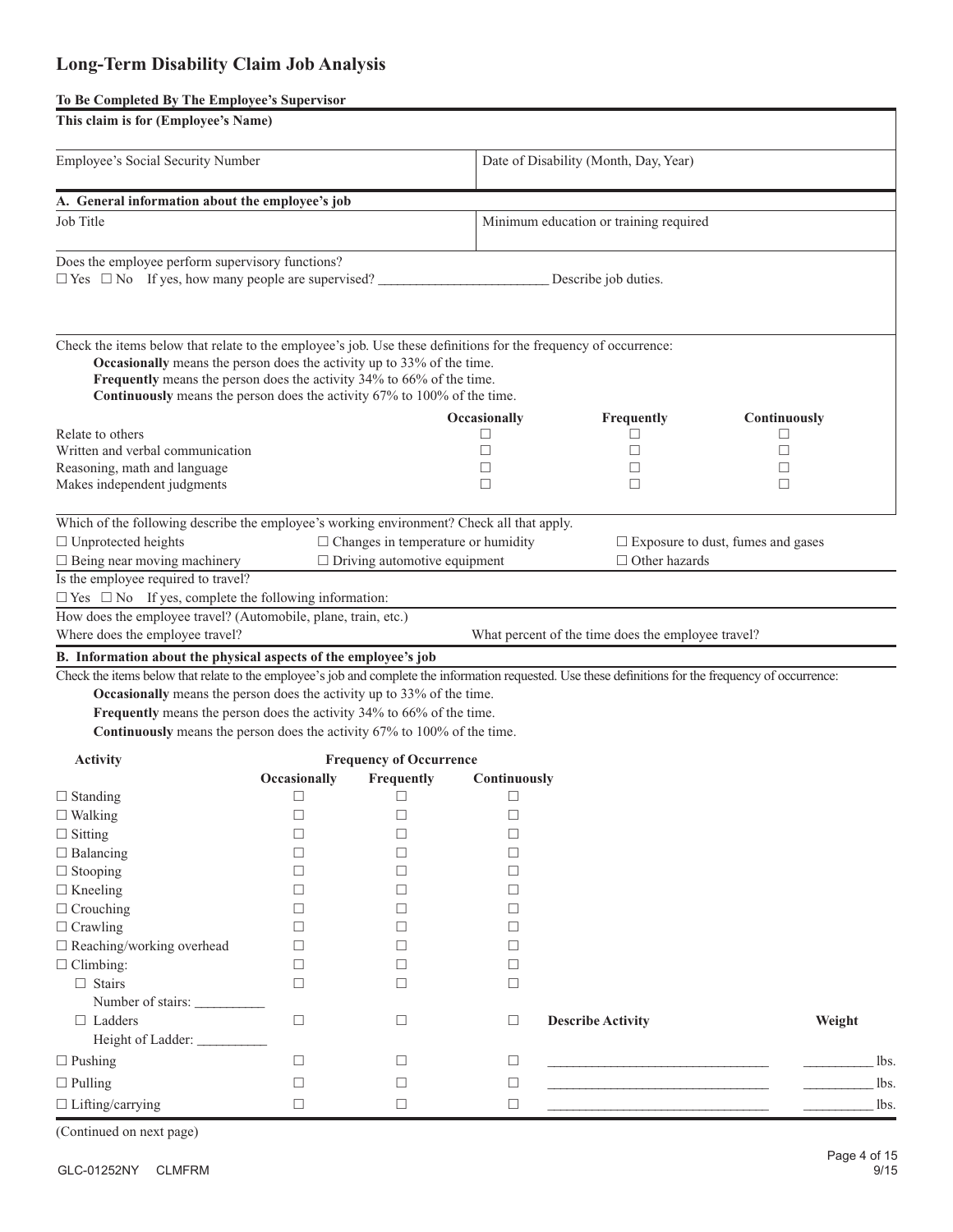| Can the job be performed by alternating sitting and standing?   |          |                   |
|-----------------------------------------------------------------|----------|-------------------|
| $\Box$ Yes $\Box$ No                                            |          |                   |
| Does the job require using the feet to operate foot controls?   |          |                   |
| $\Box$ Yes $\Box$ No If yes, on what type of equipment?         |          |                   |
| How important is good vision in the job?                        |          |                   |
| What are the major tasks requiring use of one or both hands?    | One Hand | <b>Both Hands</b> |
|                                                                 |          |                   |
|                                                                 |          |                   |
|                                                                 |          |                   |
|                                                                 |          |                   |
| $C$ . Information about the job on it velates to the disability |          |                   |

#### **C. Information about the job as it relates to the disability**

Can the job be modified to accommodate the disability either temporarily or permanently?  $\Box$  Yes  $\Box$  No If yes, explain

Is it possible to offer the employee assistance in doing the job (through use of technology or personal assistance for example)?  $\square$  <br> Yes  $\square$  <br> No If yes, explain

### **D. Attachments and Signature** (Attach a copy of the employee's job description)

Name of person completing this form

**X** \_\_\_\_\_\_\_\_\_\_\_\_\_\_\_\_\_\_\_\_\_\_\_\_\_\_\_\_\_\_\_\_\_\_\_\_\_\_\_\_\_\_\_\_\_\_\_\_\_\_\_\_\_\_\_ \_\_\_\_\_\_\_\_\_\_\_\_\_\_\_\_\_\_\_\_\_\_\_\_\_\_\_\_\_\_\_\_\_\_\_\_\_ \_\_\_\_\_\_\_\_\_\_\_\_\_\_\_\_\_\_

Signature Date Date Date of the Second Library and Title Date Date Date Date Date

Telephone Fax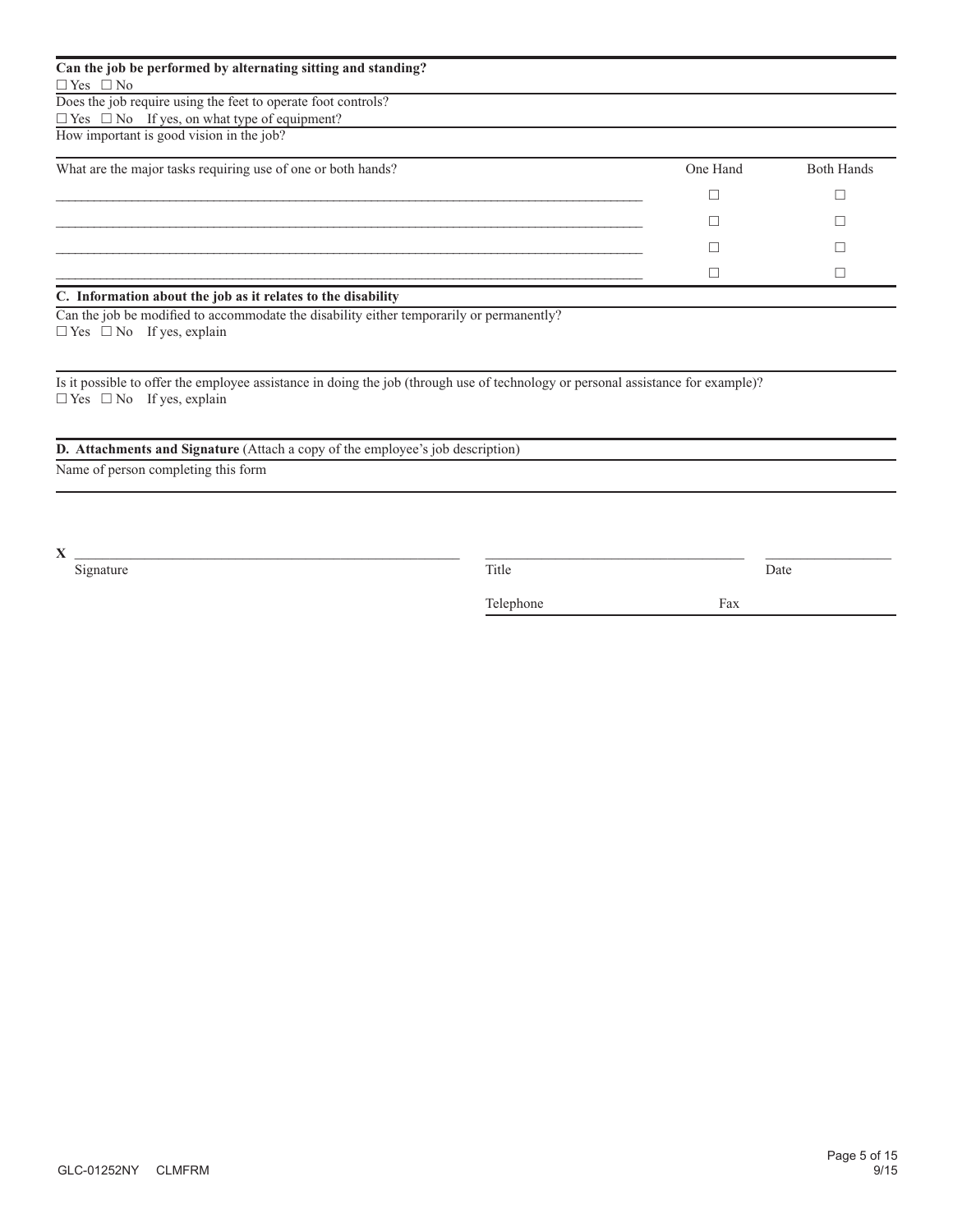

**Lincoln Life & Annuity Company of New York** Service Office Address: PO Box 2609, Omaha, NE 68103-2609 Home Office: Syracuse, NY Toll free (800) 423-2765 Fax (877) 843-3950 www.LincolnFinancial.com

# **GROUP LONG-TERM DISABILITY CLAIM APPLICATION**



## **EMPLOYEE -** form completion information

### **APPLICATION FOR GROUP LTD - Instructions**

- A. **Complete and sign the authorization on the reverse side of this page.** This will allow our insurance carrier or their representative to secure additional information (if necessary) to make a decision on your request for benefit payments (do not detach).
- B. **Complete employee claim statement in full.**

Attach  $\bullet$  A copy of Social Security and other income entitlement awards (or forward when received)

- C. **Give this authorization and attached claim application to the physician treating you** (if more than one, obtain other forms for completion from employer). Instruct your attending physician to send his statement along with yours to the insurance carrier.
- D. When those forms are received by the Insurance Company, they will advise you of your eligibility for benefits or of any additional information that may be needed.

Do Not Detach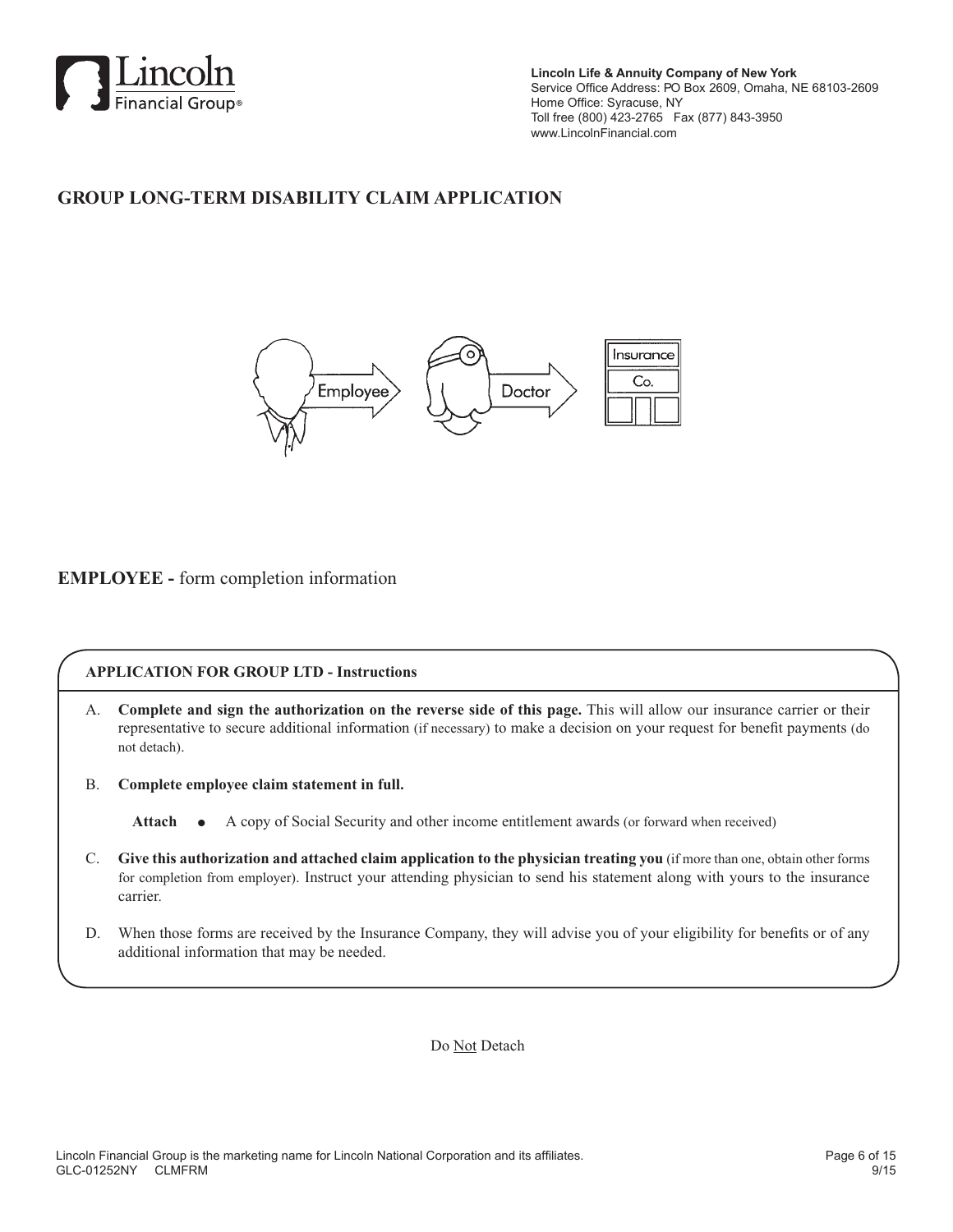

## **AUTHORIZATION FOR RELEASE OF INFORMATION**

#### $\Box$  **Please check this box if you or your authorized representative would like to receive a copy of this form.**

I (the undersigned) authorize any physician, medical professional, or other provider of health care services, hospital, clinic, other medical or medically related facility, to release information to Lincoln Life & Annuity Company of New York (Lincoln) in connection with a claim for benefits.

Patient Information: (Name of Claimant Whose Information Will Be Released)

| Patient Name: (Last, First, Middle) | Date of Birth:          |
|-------------------------------------|-------------------------|
| Other Names Used:                   | Social Security Number: |

#### **Description of the information to be disclosed:**

 $\Box$  Entire Medical Record, including but not limited to patient histories, office notes (EXCEPT psychotherapy notes), test results, radiology studies, films, referrals, consults, billing records, insurance records, and other related records sent to you by other health care providers.

h Other: \_\_\_\_\_\_\_\_\_\_\_\_\_\_\_\_\_\_\_\_\_\_\_\_\_\_\_\_\_\_\_\_\_\_\_\_\_\_\_\_\_\_\_\_\_\_\_\_\_\_\_\_\_\_\_\_\_\_\_\_\_\_\_\_\_\_\_\_\_\_\_\_\_\_\_\_\_\_\_\_\_\_\_\_\_\_\_\_\_\_\_\_\_\_\_\_\_\_\_\_

**Expiration:** This Authorization will be considered valid until the happening of the earliest following event:

- 1. The term of the coverage of the policy if the claim is for a health insurance benefit;
- 2. The duration of the claim if the claim is not for a health insurance benefit; or
- 3. Twelve (12) months from the date of the signature below.

**Right to Revoke:** I have the right to revoke this authorization, in writing, at any time. I understand that revocation is not effective to the extent that Lincoln has taken action in reliance on this authorization. To initiate revocation of this Authorization, direct all correspondence to Lincoln at the above checked address.

#### **Claimant Rights:**

- 1. I understand that the information used or disclosed may be subject to re-disclosure by the recipient and may no longer be protected by federal or state law. For Colorado claims, the disclosed information may not be redisclosed or reused by the recipient under Colorado law.
- 2. I understand that a photocopy of this Authorization is to be considered as valid as the original.
- 3. I understand that I am entitled to receive a copy of this Authorization.
- 4. I understand that this information may be released to my employer for self-insured plans only.
- 5. I understand that my treatment, payment, enrollment, or eligibility for benefits will not be conditioned on whether I sign this Authorization.

**Authorized Representative Information:** Complete this section if a personal representative is authorizing disclosure of the claimant's information. A copy of a power of attorney or other court-initiated document will be required, unless parent signing for patient under 18.

Name: (Last, First, Middle) \_\_\_\_\_\_\_\_\_\_\_\_\_\_\_\_\_\_\_\_\_\_\_\_\_\_\_\_\_\_\_\_\_\_\_\_\_\_\_\_\_\_\_\_\_\_ Relationship to claimant: \_\_\_\_\_\_\_\_\_\_\_\_\_\_\_\_\_\_ Address: \_\_\_\_\_\_\_\_\_\_\_\_\_\_\_\_\_\_\_\_\_\_\_\_\_\_\_\_\_\_\_\_\_\_\_\_\_\_\_\_\_\_\_\_\_\_\_\_\_\_\_\_\_\_\_\_\_\_\_ Phone: \_\_\_\_\_\_\_\_\_\_\_\_\_\_\_\_\_\_\_\_\_\_\_\_\_\_\_\_\_\_\_\_

**Signature/Date:** The Claimant whose information will be released or the claimant's authorized representative must sign and date this form in order to process.

Sign: \_\_\_\_\_\_\_\_\_\_\_\_\_\_\_\_\_\_\_\_\_\_\_\_\_\_\_\_\_\_\_\_\_\_\_\_\_\_\_\_\_\_\_\_\_\_\_\_\_\_\_\_\_\_\_\_\_\_\_\_\_\_\_\_\_\_\_\_\_\_\_ Date: \_\_\_\_\_\_\_\_\_\_\_\_\_\_\_\_\_\_\_\_\_\_\_\_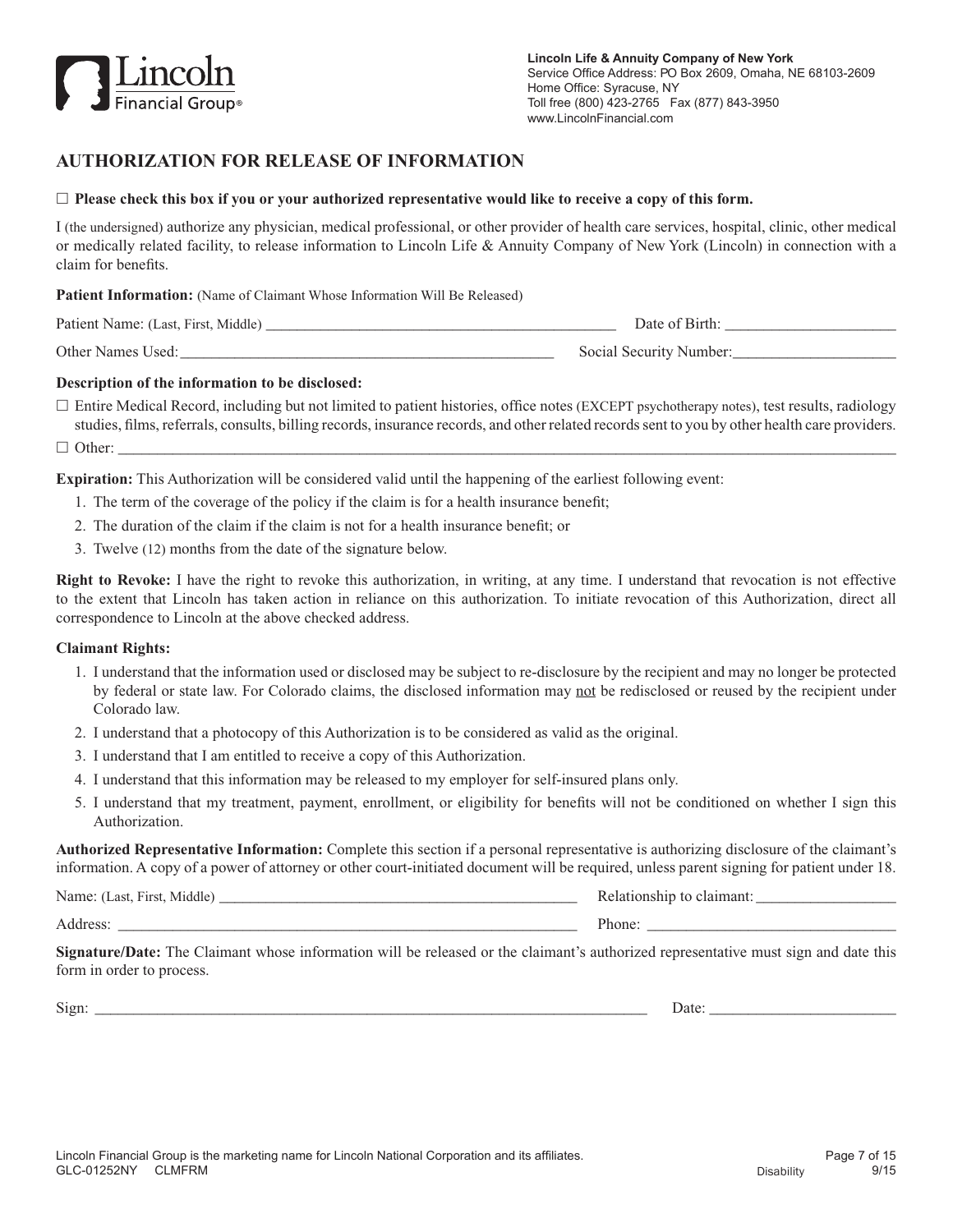## **FRAUD NOTICES. For your protection, certain states require that the following notices appear on this form.**

**Alabama.** Any person who knowingly presents a false or fraudulent claim for payment of a loss or benefit or who knowingly presents false information in an application for insurance is guilty of a crime and may be subject to restitution fines or confinement in prison, or any combination thereof.

**Alaska.** A person who knowingly and with intent to injure, defraud, or deceive an insurance company files a claim containing false, incomplete or misleading information may be prosecuted under state law.

**Arizona.** For your protection Arizona law requires the following statement to appear on this form. Any person who knowingly presents a false or fraudulent claim for payment of a loss is subject to criminal and civil penalties.

**Arkansas, Louisiana, Rhode Island and West Virginia.** Any person who knowingly presents a false or fraudulent claim for payment of a loss or benefit or knowingly presents false information in an application for insurance is guilty of a crime and may be subject to fines and confinement in prison.

**California.** For your protection California law requires the following to appear on this form: Any person who knowingly presents a false or fraudulent claim for the payment of a loss is guilty of a crime and may be subject to fines and confinement in state prison.

**Colorado.** It is unlawful to knowingly provide false, incomplete, or misleading facts or information to an insurance company for the purpose of defrauding or attempting to defraud the company. Penalties may include imprisonment, fines, denial of insurance and civil damages. Any insurance company or agent of an insurance company who knowingly provides false, incomplete, or misleading facts or information to a policyholder or claimant for the purpose of defrauding or attempting to defraud the policyholder or claimant with regard to a settlement or award payable from insurance proceeds shall be reported to the Colorado Division of Insurance within the Department of Regulatory Agencies.

**Delaware.** Any person who knowingly, and with intent to injure, defraud or deceive any insurer, files a statement of claim containing any false, incomplete or misleading information is guilty of a felony.

**District of Columbia.** It is a crime to provide false or misleading information to an insurer for the purpose of defrauding the insurer or any other person. Penalties include imprisonment and/or fines. In addition, an insurer may deny insurance benefits if false information materially related to a claim was provided by the applicant.

**Florida.** Any person who knowingly and with intent to injure, defraud, or deceive any insurer files a statement of claim or application containing any false, incomplete, or misleading information is guilty of a felony of the third degree.

**Idaho.** Any person who knowingly, and with intent to defraud or deceive any insurance company, files a statement or claim containing any false, incomplete or misleading information is guilty of a felony.

**Indiana.** A person who knowingly and with intent to defraud an insurer files a statement of claim containing any false, incomplete, or misleading information commits a felony.

**Kentucky.** Any person who knowingly and with intent to defraud any insurance company or other person files a statement of claim containing any materially false information or conceals, for the purpose of misleading, information concerning any fact material thereto commits a fraudulent insurance act, which is a crime.

**Maine.** It is a crime to knowingly provide false, incomplete or misleading information to an insurance company for the purpose of defrauding the company. Penalties may include imprisonment, fines or a denial of insurance benefits.

**Maryland.** Any person who knowingly and willfully presents a false or fraudulent claim for payment of a loss or benefit or knowingly and willfully presents false information in an application for insurance is guilty of a crime and may be subject to fines and confinement in prison.

**Minnesota.** A person who files a claim with intent to defraud or helps commit a fraud against an insurer is guilty of a crime.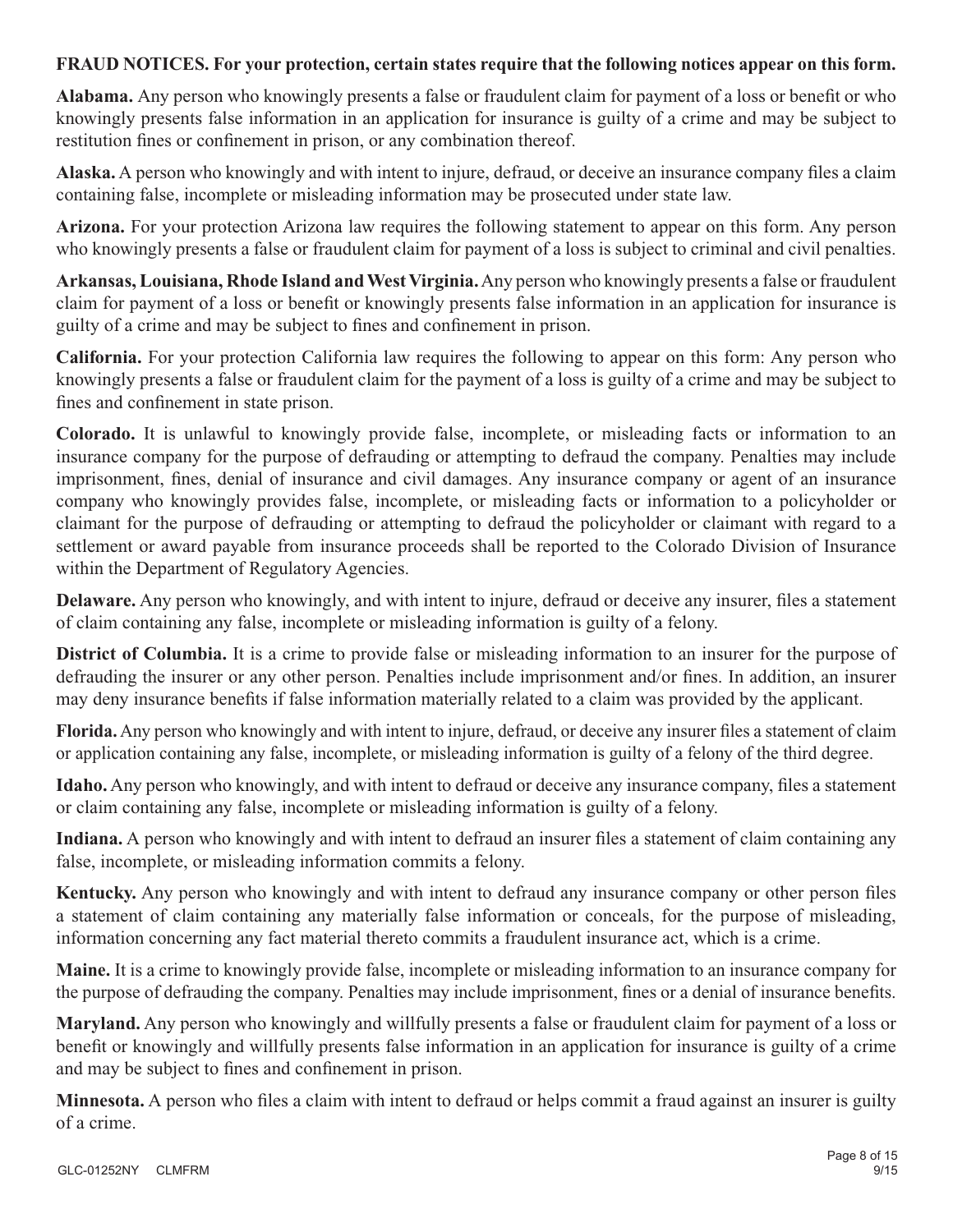**New Hampshire.** Any person who, with a purpose to injure, defraud or deceive any insurance company, files a statement of claim containing any false, incomplete or misleading information is subject to prosecution and punishment for insurance fraud, as provided in RSA 638:20.

**New Jersey.** Any person who knowingly files a statement of claim containing any false or misleading information is subject to criminal and civil penalties.

**New Mexico.** Any person who knowingly presents a false or fraudulent claim for payment of a loss or benefit or knowingly presents false information in an application for insurance is guilty of a crime and may be subject to civil fines and criminal penalties.

**New York.** Any person who knowingly and with intent to defraud any insurance company or other person files an application for insurance or statement of claim containing any materially false information or conceals for the purpose of misleading, information concerning any fact material thereto commits a fraudulent insurance act, which is a crime and subject to a civil penalty not to exceed five thousand dollars and the stated value of the claim for each such violation.

**Ohio.** Any person who, with intent to defraud or knowing that he is facilitating a fraud against an insurer, submits an application or files a claim containing a false or deceptive statement is guilty of insurance fraud.

**Oklahoma.** Any person who knowingly, and with intent to injure, defraud or deceive any insurer, makes any claim for the proceeds of an insurance policy containing any false, incomplete or misleading information is guilty of a felony.

**Oregon.** Any person who knowingly and with intent to defraud any insurance company or other person: (1) files an application for insurance or statement of claim containing any materially false information; or, (2) conceals for the purpose of misleading, information concerning any material fact, may have committed a fraudulent insurance act.

**Pennsylvania.** Any person who knowingly and with intent to defraud any insurance company or other person files an application for insurance or statement of claim containing any materially false information or conceals for the purpose of misleading, information concerning any fact material thereto commits a fraudulent insurance act, which is a crime and subjects such person to criminal and civil penalties.

**Puerto Rico.** Any person who knowingly and with the intention of defrauding presents false information in an insurance application, or presents, helps, or causes the presentation of a fraudulent claim for the payment of a loss or any other benefit, or presents more than one claim for the same damage or loss, shall incur a felony and, upon conviction, shall be sanctioned for each violation with the penalty of a fine of not less than five thousand dollars (\$5,000) and not more than ten thousand dollars (\$10,000), or a fixed term of imprisonment for three (3) years, or both penalties. Should aggravating circumstances are present, the penalty thus established may be increased to a maximum of five (5) years, if extenuating circumstances are present, it may be reduced to a minimum of two (2) years.

**Tennessee and Washington.** It is a crime to knowingly provide false, incomplete or misleading information to an insurance company for the purpose of defrauding the company. Penalties include imprisonment, fines and denial of insurance benefits.

**Texas.** Any person who knowingly presents a false or fraudulent claim for the payment of a loss is guilty of a crime and may be subject to fines and confinement in state prison.

**FOR ALL OTHER STATES EXCLUDING CONNECTICUT, KANSAS, AND VIRGINIA.** A person may be committing insurance fraud, if he or she submits an application or claim containing a false or deceptive statement with intent to defraud (or knowing that he or she is helping to defraud) an insurance company.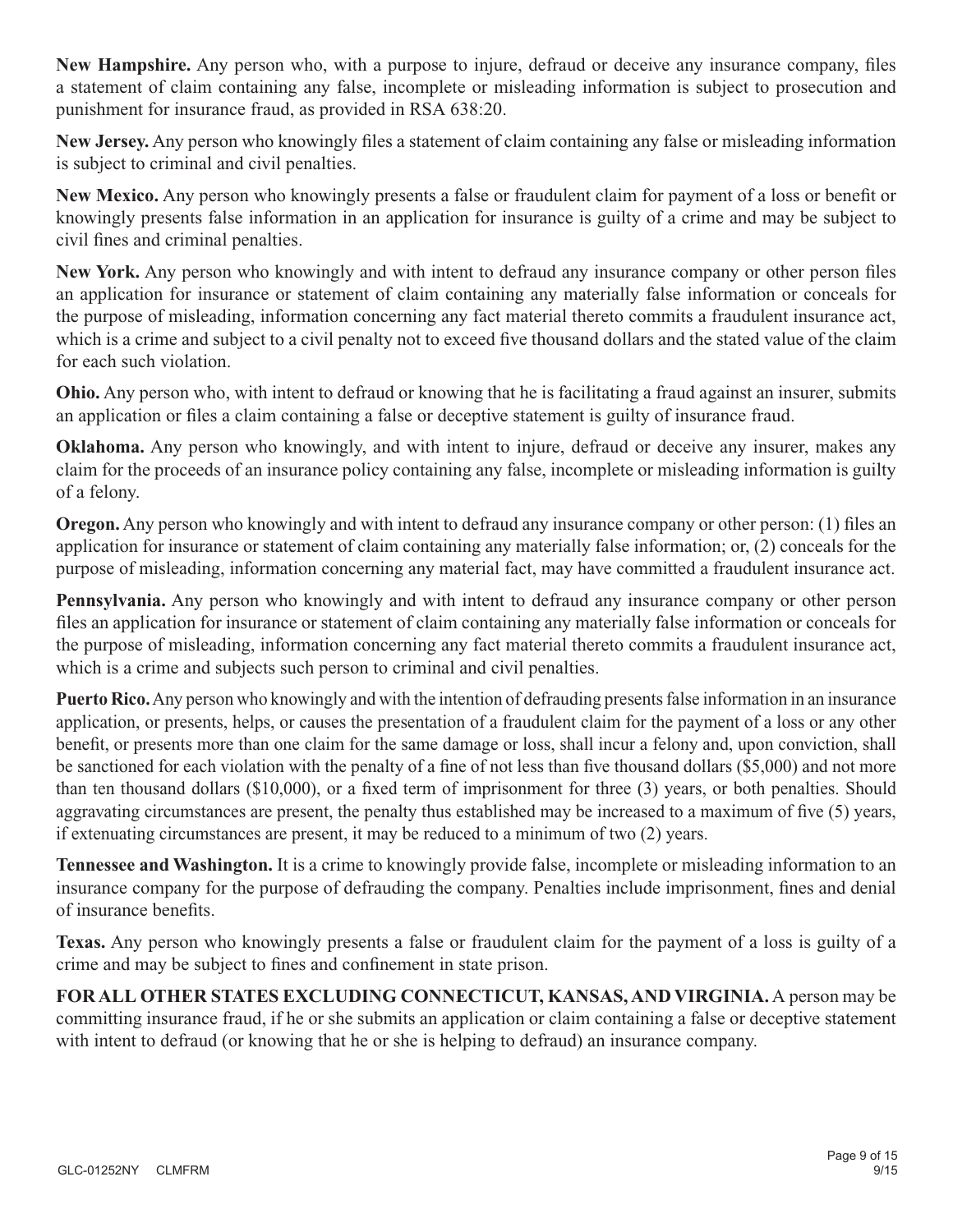# **Long-Term Disability Claim Employee's Statement**

### **To Be Completed By The Employee**

| A. Information about you                                                                                                                                                                              |                                                                 |        |  |                                                               |                                 |  |                                                  |                                   |
|-------------------------------------------------------------------------------------------------------------------------------------------------------------------------------------------------------|-----------------------------------------------------------------|--------|--|---------------------------------------------------------------|---------------------------------|--|--------------------------------------------------|-----------------------------------|
| Last Name                                                                                                                                                                                             |                                                                 |        |  | First                                                         | Middle Initial                  |  |                                                  |                                   |
| Address                                                                                                                                                                                               |                                                                 |        |  | City                                                          | Zip                             |  |                                                  |                                   |
| Telephone                                                                                                                                                                                             |                                                                 |        |  | Social Security Number                                        |                                 |  |                                                  |                                   |
| Date of Birth (Month, Day, Year)                                                                                                                                                                      | Height                                                          | Weight |  | $\Box$ Rt Handed<br>$\Box$ Lt. Handed                         | $\square$ Male<br>$\Box$ Female |  | $\Box$ Single<br>$\Box$ Married                  | $\Box$ Widowed<br>$\Box$ Divorced |
| Your Employer (include division if applicable)                                                                                                                                                        |                                                                 |        |  |                                                               |                                 |  |                                                  |                                   |
| Occupation                                                                                                                                                                                            |                                                                 |        |  |                                                               |                                 |  |                                                  |                                   |
| B. Information about your family (required to determine your eligibility for Social Security benefits)                                                                                                |                                                                 |        |  |                                                               |                                 |  |                                                  |                                   |
| Spouse's Name (Last, First)                                                                                                                                                                           |                                                                 |        |  |                                                               |                                 |  |                                                  |                                   |
| Spouse's Social Security Number                                                                                                                                                                       |                                                                 |        |  | Date of Birth (Month, Day, Year)                              |                                 |  | Is your spouse employed?<br>$\Box$ Yes $\Box$ No |                                   |
| Children under age 25: Name (Last, First)                                                                                                                                                             |                                                                 |        |  |                                                               |                                 |  | Date of Birth (Month, Day, Year)                 |                                   |
| C. Information about the condition causing your disability<br>1. For pregnancy or illness, answer the following questions:<br>What were your first symptoms?                                          |                                                                 |        |  |                                                               |                                 |  |                                                  |                                   |
| When did you first notice them?                                                                                                                                                                       |                                                                 |        |  | Date you were first treated by a physician (Month, Day, Year) |                                 |  |                                                  |                                   |
| 2. For an injury, answer the following questions:                                                                                                                                                     |                                                                 |        |  |                                                               |                                 |  |                                                  |                                   |
| Where and how did the injury occur?                                                                                                                                                                   |                                                                 |        |  |                                                               |                                 |  |                                                  |                                   |
| Date the injury occurred (Month, Day, Year)                                                                                                                                                           |                                                                 |        |  | Date you were first treated by a physician (Month, Day, Year) |                                 |  |                                                  |                                   |
| 3. For illness or injury, answer the following questions:                                                                                                                                             |                                                                 |        |  |                                                               |                                 |  |                                                  |                                   |
| Why are you unable to work?                                                                                                                                                                           |                                                                 |        |  |                                                               |                                 |  |                                                  |                                   |
| Before you stopped working, did your condition require you to change your job or the way you did your job?<br>$\Box$ Yes $\Box$ No If yes, explain                                                    |                                                                 |        |  |                                                               |                                 |  |                                                  |                                   |
| Is your condition related to your occupation?<br>$\Box$ Yes $\Box$ No If yes, explain                                                                                                                 |                                                                 |        |  |                                                               |                                 |  |                                                  |                                   |
| Have you filed, or do you intend to file a Workers' Compensation claim?<br>$\Box$ Yes $\Box$ No                                                                                                       |                                                                 |        |  |                                                               |                                 |  |                                                  |                                   |
| Do you require another person's active, hands-on help to safely perform activities of daily living?<br>$\Box$ Yes $\Box$ No If yes, please explain what kind of help you receive and who provides it: |                                                                 |        |  |                                                               |                                 |  |                                                  |                                   |
| D. Information about the disability                                                                                                                                                                   |                                                                 |        |  |                                                               |                                 |  |                                                  |                                   |
| Last day you worked before the disability<br>(Month, Day, Year)                                                                                                                                       | Did you work a full day?<br>$\Box$ Yes $\Box$ No If no, explain |        |  | Date you were first unable to work?<br>(Month, Day, Year)     |                                 |  |                                                  |                                   |

| (Month, Day, Year)                                               | $\Box$ Yes $\Box$ No If no, explain |           |                             | (Month, Day, Year)                                  |  |  |  |
|------------------------------------------------------------------|-------------------------------------|-----------|-----------------------------|-----------------------------------------------------|--|--|--|
| Have you returned to work?                                       |                                     |           |                             | If you have not returned to work, do you expect to? |  |  |  |
| $\Box$ Yes Part time (date)<br>Full time (date)                  |                                     |           | $\Box$ Yes Part time (date) | Full time (date)                                    |  |  |  |
| $\Box$ No                                                        |                                     | $\Box$ No |                             |                                                     |  |  |  |
| Are you currently self-employed or working for another employer? |                                     |           |                             |                                                     |  |  |  |
| $\Box$ Yes $\Box$ No If so, give details.                        |                                     |           |                             |                                                     |  |  |  |

(Continued on next page)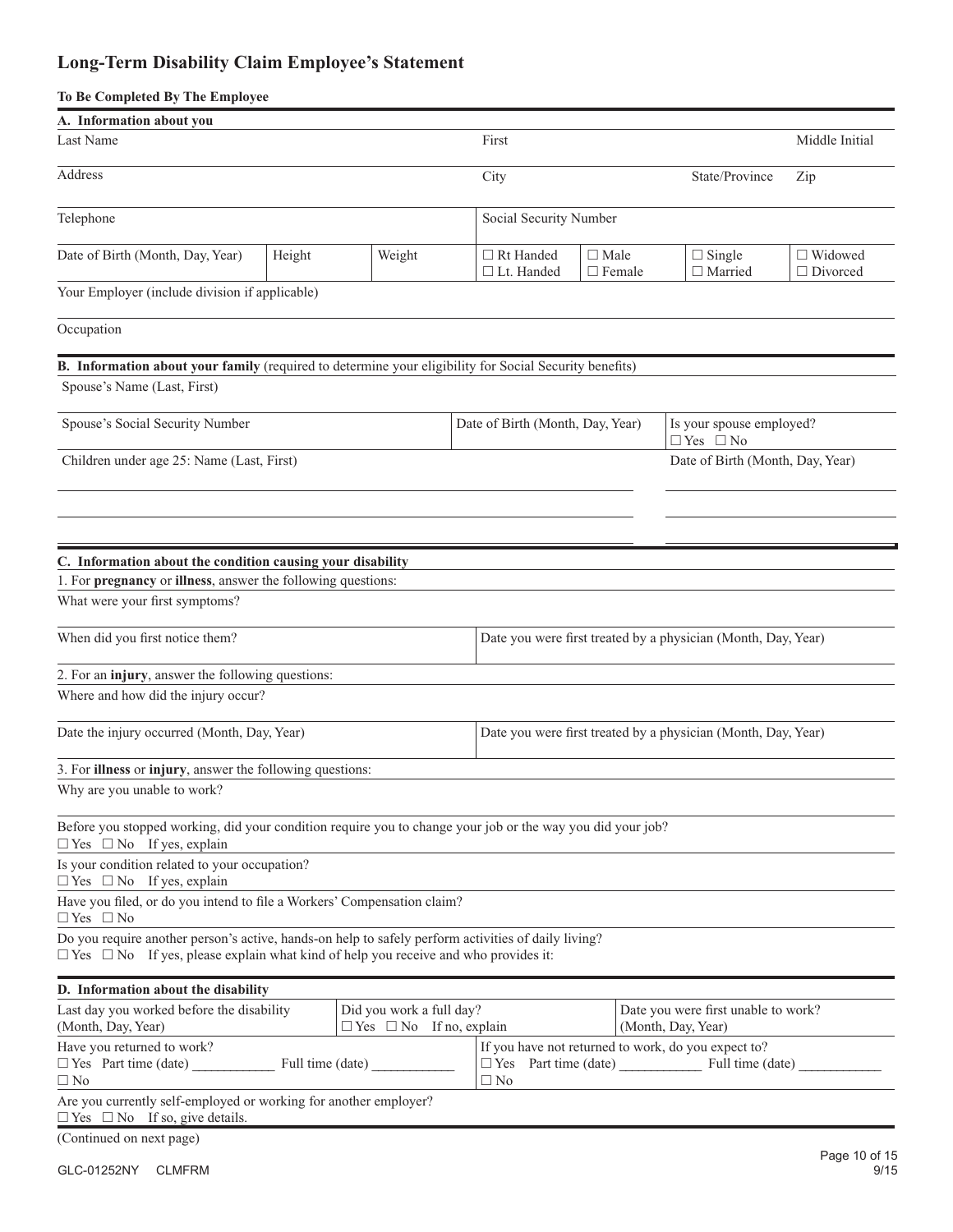|                                                                           | First medical attention for the current disability was given by (complete below): |                      |                                                                                                                                                                                                   | Specialty                                                                                                                                                                                                                                                                                                                                                                                                                                                                                                                                                                                                                                            |                                                                                                                                                                                                                                                                                                                                                                                                                                                                                                                                                                                                                                                                                                                                                                                                                                                                                                                                                          |  |  |  |  |
|---------------------------------------------------------------------------|-----------------------------------------------------------------------------------|----------------------|---------------------------------------------------------------------------------------------------------------------------------------------------------------------------------------------------|------------------------------------------------------------------------------------------------------------------------------------------------------------------------------------------------------------------------------------------------------------------------------------------------------------------------------------------------------------------------------------------------------------------------------------------------------------------------------------------------------------------------------------------------------------------------------------------------------------------------------------------------------|----------------------------------------------------------------------------------------------------------------------------------------------------------------------------------------------------------------------------------------------------------------------------------------------------------------------------------------------------------------------------------------------------------------------------------------------------------------------------------------------------------------------------------------------------------------------------------------------------------------------------------------------------------------------------------------------------------------------------------------------------------------------------------------------------------------------------------------------------------------------------------------------------------------------------------------------------------|--|--|--|--|
|                                                                           |                                                                                   |                      |                                                                                                                                                                                                   |                                                                                                                                                                                                                                                                                                                                                                                                                                                                                                                                                                                                                                                      |                                                                                                                                                                                                                                                                                                                                                                                                                                                                                                                                                                                                                                                                                                                                                                                                                                                                                                                                                          |  |  |  |  |
|                                                                           |                                                                                   |                      | Telephone:<br>Fax:                                                                                                                                                                                |                                                                                                                                                                                                                                                                                                                                                                                                                                                                                                                                                                                                                                                      |                                                                                                                                                                                                                                                                                                                                                                                                                                                                                                                                                                                                                                                                                                                                                                                                                                                                                                                                                          |  |  |  |  |
| Address (Street, City, State, Zip)                                        |                                                                                   |                      |                                                                                                                                                                                                   |                                                                                                                                                                                                                                                                                                                                                                                                                                                                                                                                                                                                                                                      |                                                                                                                                                                                                                                                                                                                                                                                                                                                                                                                                                                                                                                                                                                                                                                                                                                                                                                                                                          |  |  |  |  |
| List all other physicians and hospitals you have seen for this condition: |                                                                                   |                      |                                                                                                                                                                                                   |                                                                                                                                                                                                                                                                                                                                                                                                                                                                                                                                                                                                                                                      |                                                                                                                                                                                                                                                                                                                                                                                                                                                                                                                                                                                                                                                                                                                                                                                                                                                                                                                                                          |  |  |  |  |
|                                                                           |                                                                                   | Telephone:<br>Fax:   |                                                                                                                                                                                                   | Specialty                                                                                                                                                                                                                                                                                                                                                                                                                                                                                                                                                                                                                                            |                                                                                                                                                                                                                                                                                                                                                                                                                                                                                                                                                                                                                                                                                                                                                                                                                                                                                                                                                          |  |  |  |  |
|                                                                           |                                                                                   |                      |                                                                                                                                                                                                   | Dates Seen                                                                                                                                                                                                                                                                                                                                                                                                                                                                                                                                                                                                                                           | To                                                                                                                                                                                                                                                                                                                                                                                                                                                                                                                                                                                                                                                                                                                                                                                                                                                                                                                                                       |  |  |  |  |
|                                                                           |                                                                                   |                      |                                                                                                                                                                                                   | Specialty                                                                                                                                                                                                                                                                                                                                                                                                                                                                                                                                                                                                                                            |                                                                                                                                                                                                                                                                                                                                                                                                                                                                                                                                                                                                                                                                                                                                                                                                                                                                                                                                                          |  |  |  |  |
|                                                                           |                                                                                   |                      |                                                                                                                                                                                                   | Dates Seen                                                                                                                                                                                                                                                                                                                                                                                                                                                                                                                                                                                                                                           | To                                                                                                                                                                                                                                                                                                                                                                                                                                                                                                                                                                                                                                                                                                                                                                                                                                                                                                                                                       |  |  |  |  |
|                                                                           |                                                                                   |                      |                                                                                                                                                                                                   | Specialty                                                                                                                                                                                                                                                                                                                                                                                                                                                                                                                                                                                                                                            |                                                                                                                                                                                                                                                                                                                                                                                                                                                                                                                                                                                                                                                                                                                                                                                                                                                                                                                                                          |  |  |  |  |
|                                                                           |                                                                                   |                      |                                                                                                                                                                                                   | Dates Seen                                                                                                                                                                                                                                                                                                                                                                                                                                                                                                                                                                                                                                           | To                                                                                                                                                                                                                                                                                                                                                                                                                                                                                                                                                                                                                                                                                                                                                                                                                                                                                                                                                       |  |  |  |  |
|                                                                           |                                                                                   |                      |                                                                                                                                                                                                   | Specialty                                                                                                                                                                                                                                                                                                                                                                                                                                                                                                                                                                                                                                            |                                                                                                                                                                                                                                                                                                                                                                                                                                                                                                                                                                                                                                                                                                                                                                                                                                                                                                                                                          |  |  |  |  |
|                                                                           |                                                                                   |                      |                                                                                                                                                                                                   | Dates of Confinement<br>To                                                                                                                                                                                                                                                                                                                                                                                                                                                                                                                                                                                                                           |                                                                                                                                                                                                                                                                                                                                                                                                                                                                                                                                                                                                                                                                                                                                                                                                                                                                                                                                                          |  |  |  |  |
| Have you ever had the same or a similar condition in the past?            |                                                                                   |                      |                                                                                                                                                                                                   |                                                                                                                                                                                                                                                                                                                                                                                                                                                                                                                                                                                                                                                      |                                                                                                                                                                                                                                                                                                                                                                                                                                                                                                                                                                                                                                                                                                                                                                                                                                                                                                                                                          |  |  |  |  |
|                                                                           |                                                                                   |                      |                                                                                                                                                                                                   | Specialty                                                                                                                                                                                                                                                                                                                                                                                                                                                                                                                                                                                                                                            |                                                                                                                                                                                                                                                                                                                                                                                                                                                                                                                                                                                                                                                                                                                                                                                                                                                                                                                                                          |  |  |  |  |
|                                                                           |                                                                                   |                      |                                                                                                                                                                                                   | Dates Seen<br>To                                                                                                                                                                                                                                                                                                                                                                                                                                                                                                                                                                                                                                     |                                                                                                                                                                                                                                                                                                                                                                                                                                                                                                                                                                                                                                                                                                                                                                                                                                                                                                                                                          |  |  |  |  |
|                                                                           |                                                                                   |                      |                                                                                                                                                                                                   | Specialty                                                                                                                                                                                                                                                                                                                                                                                                                                                                                                                                                                                                                                            |                                                                                                                                                                                                                                                                                                                                                                                                                                                                                                                                                                                                                                                                                                                                                                                                                                                                                                                                                          |  |  |  |  |
|                                                                           |                                                                                   |                      |                                                                                                                                                                                                   |                                                                                                                                                                                                                                                                                                                                                                                                                                                                                                                                                                                                                                                      | Dates of Confinement<br><b>To</b>                                                                                                                                                                                                                                                                                                                                                                                                                                                                                                                                                                                                                                                                                                                                                                                                                                                                                                                        |  |  |  |  |
|                                                                           |                                                                                   |                      |                                                                                                                                                                                                   |                                                                                                                                                                                                                                                                                                                                                                                                                                                                                                                                                                                                                                                      |                                                                                                                                                                                                                                                                                                                                                                                                                                                                                                                                                                                                                                                                                                                                                                                                                                                                                                                                                          |  |  |  |  |
|                                                                           |                                                                                   |                      |                                                                                                                                                                                                   |                                                                                                                                                                                                                                                                                                                                                                                                                                                                                                                                                                                                                                                      | Date payments ended                                                                                                                                                                                                                                                                                                                                                                                                                                                                                                                                                                                                                                                                                                                                                                                                                                                                                                                                      |  |  |  |  |
|                                                                           |                                                                                   |                      |                                                                                                                                                                                                   |                                                                                                                                                                                                                                                                                                                                                                                                                                                                                                                                                                                                                                                      |                                                                                                                                                                                                                                                                                                                                                                                                                                                                                                                                                                                                                                                                                                                                                                                                                                                                                                                                                          |  |  |  |  |
|                                                                           |                                                                                   |                      |                                                                                                                                                                                                   |                                                                                                                                                                                                                                                                                                                                                                                                                                                                                                                                                                                                                                                      |                                                                                                                                                                                                                                                                                                                                                                                                                                                                                                                                                                                                                                                                                                                                                                                                                                                                                                                                                          |  |  |  |  |
|                                                                           |                                                                                   |                      |                                                                                                                                                                                                   |                                                                                                                                                                                                                                                                                                                                                                                                                                                                                                                                                                                                                                                      |                                                                                                                                                                                                                                                                                                                                                                                                                                                                                                                                                                                                                                                                                                                                                                                                                                                                                                                                                          |  |  |  |  |
|                                                                           |                                                                                   |                      |                                                                                                                                                                                                   |                                                                                                                                                                                                                                                                                                                                                                                                                                                                                                                                                                                                                                                      |                                                                                                                                                                                                                                                                                                                                                                                                                                                                                                                                                                                                                                                                                                                                                                                                                                                                                                                                                          |  |  |  |  |
|                                                                           |                                                                                   |                      |                                                                                                                                                                                                   |                                                                                                                                                                                                                                                                                                                                                                                                                                                                                                                                                                                                                                                      |                                                                                                                                                                                                                                                                                                                                                                                                                                                                                                                                                                                                                                                                                                                                                                                                                                                                                                                                                          |  |  |  |  |
|                                                                           |                                                                                   |                      |                                                                                                                                                                                                   |                                                                                                                                                                                                                                                                                                                                                                                                                                                                                                                                                                                                                                                      |                                                                                                                                                                                                                                                                                                                                                                                                                                                                                                                                                                                                                                                                                                                                                                                                                                                                                                                                                          |  |  |  |  |
|                                                                           |                                                                                   |                      |                                                                                                                                                                                                   |                                                                                                                                                                                                                                                                                                                                                                                                                                                                                                                                                                                                                                                      |                                                                                                                                                                                                                                                                                                                                                                                                                                                                                                                                                                                                                                                                                                                                                                                                                                                                                                                                                          |  |  |  |  |
|                                                                           |                                                                                   |                      |                                                                                                                                                                                                   |                                                                                                                                                                                                                                                                                                                                                                                                                                                                                                                                                                                                                                                      |                                                                                                                                                                                                                                                                                                                                                                                                                                                                                                                                                                                                                                                                                                                                                                                                                                                                                                                                                          |  |  |  |  |
|                                                                           |                                                                                   |                      |                                                                                                                                                                                                   |                                                                                                                                                                                                                                                                                                                                                                                                                                                                                                                                                                                                                                                      |                                                                                                                                                                                                                                                                                                                                                                                                                                                                                                                                                                                                                                                                                                                                                                                                                                                                                                                                                          |  |  |  |  |
|                                                                           |                                                                                   |                      |                                                                                                                                                                                                   |                                                                                                                                                                                                                                                                                                                                                                                                                                                                                                                                                                                                                                                      |                                                                                                                                                                                                                                                                                                                                                                                                                                                                                                                                                                                                                                                                                                                                                                                                                                                                                                                                                          |  |  |  |  |
|                                                                           |                                                                                   |                      |                                                                                                                                                                                                   |                                                                                                                                                                                                                                                                                                                                                                                                                                                                                                                                                                                                                                                      |                                                                                                                                                                                                                                                                                                                                                                                                                                                                                                                                                                                                                                                                                                                                                                                                                                                                                                                                                          |  |  |  |  |
|                                                                           |                                                                                   |                      |                                                                                                                                                                                                   |                                                                                                                                                                                                                                                                                                                                                                                                                                                                                                                                                                                                                                                      |                                                                                                                                                                                                                                                                                                                                                                                                                                                                                                                                                                                                                                                                                                                                                                                                                                                                                                                                                          |  |  |  |  |
|                                                                           |                                                                                   |                      |                                                                                                                                                                                                   |                                                                                                                                                                                                                                                                                                                                                                                                                                                                                                                                                                                                                                                      |                                                                                                                                                                                                                                                                                                                                                                                                                                                                                                                                                                                                                                                                                                                                                                                                                                                                                                                                                          |  |  |  |  |
|                                                                           |                                                                                   |                      |                                                                                                                                                                                                   |                                                                                                                                                                                                                                                                                                                                                                                                                                                                                                                                                                                                                                                      |                                                                                                                                                                                                                                                                                                                                                                                                                                                                                                                                                                                                                                                                                                                                                                                                                                                                                                                                                          |  |  |  |  |
|                                                                           |                                                                                   |                      |                                                                                                                                                                                                   |                                                                                                                                                                                                                                                                                                                                                                                                                                                                                                                                                                                                                                                      |                                                                                                                                                                                                                                                                                                                                                                                                                                                                                                                                                                                                                                                                                                                                                                                                                                                                                                                                                          |  |  |  |  |
|                                                                           |                                                                                   | $(wk., \text{mon.})$ | Telephone:<br>Fax:<br>Telephone:<br>Fax:<br>Telephone:<br>Fax:<br>$\Box$ Yes $\Box$ No If yes, complete the following concerning your past treatment:<br>Telephone:<br>Fax:<br>Telephone:<br>Fax: | $\frac{\frac{1}{2} + \frac{1}{2} + \frac{1}{2} + \frac{1}{2} + \frac{1}{2} + \frac{1}{2} + \frac{1}{2} + \frac{1}{2} + \frac{1}{2} + \frac{1}{2} + \frac{1}{2} + \frac{1}{2} + \frac{1}{2} + \frac{1}{2} + \frac{1}{2} + \frac{1}{2} + \frac{1}{2} + \frac{1}{2} + \frac{1}{2} + \frac{1}{2} + \frac{1}{2} + \frac{1}{2} + \frac{1}{2} + \frac{1}{2} + \frac{1}{2} + \frac{1}{2} + \frac{1}{2} + \frac$<br>Social Security Disability/Dependents \$<br><u> 1989 - Johann Marie Barn, mars eta inperiodo</u><br>If your request for benefits is approved, should Lincoln Life & Annuity Company of NY withhold income taxes from your benefit checks? | (Check the other income benefits you are receiving or are eligible to receive as a result of your disability and complete the information requested.)<br>Date claim was filed Date payments began<br>$\frac{1}{2}$ $\frac{1}{2}$ $\frac{1}{2}$ $\frac{1}{2}$ $\frac{1}{2}$ $\frac{1}{2}$ $\frac{1}{2}$ $\frac{1}{2}$ $\frac{1}{2}$ $\frac{1}{2}$ $\frac{1}{2}$ $\frac{1}{2}$ $\frac{1}{2}$ $\frac{1}{2}$ $\frac{1}{2}$ $\frac{1}{2}$ $\frac{1}{2}$ $\frac{1}{2}$ $\frac{1}{2}$ $\frac{1}{2}$ $\frac{1}{2}$ $\frac{1}{2}$<br><u> 1990 - Johann John Stone, mars eta inperiodo eta inperiodo eta inperiodo eta inperiodo eta inperiodo eta inp</u><br><u> 1980 - Andrea Maria Alemania, prima de la provincia de la provincia de la provincia de la provincia de la pr</u><br><u> 1990 - Johann John Stone, mars eta inperiodo eta inperiodo eta inperiodo eta inperiodo eta inperiodo eta inp</u><br><u> 1989 - Johann John Stone, mars et al. (1989)</u> |  |  |  |  |

 $\Box$  Yes  $\Box$  No If yes, how much should be withheld from each check. Federal taxes (minimum is \$88.00 per month) \$

**H. Signature** (Required for all claims)

Under what other Lincoln Life & Annuity Company of NY policies are you currently covered?

The above Statements are true and complete to the best of my knowledge and belief. I have read and understand the attached Fraud Warning statements.

#### $X \xrightarrow{1}$

Signature of Employee Date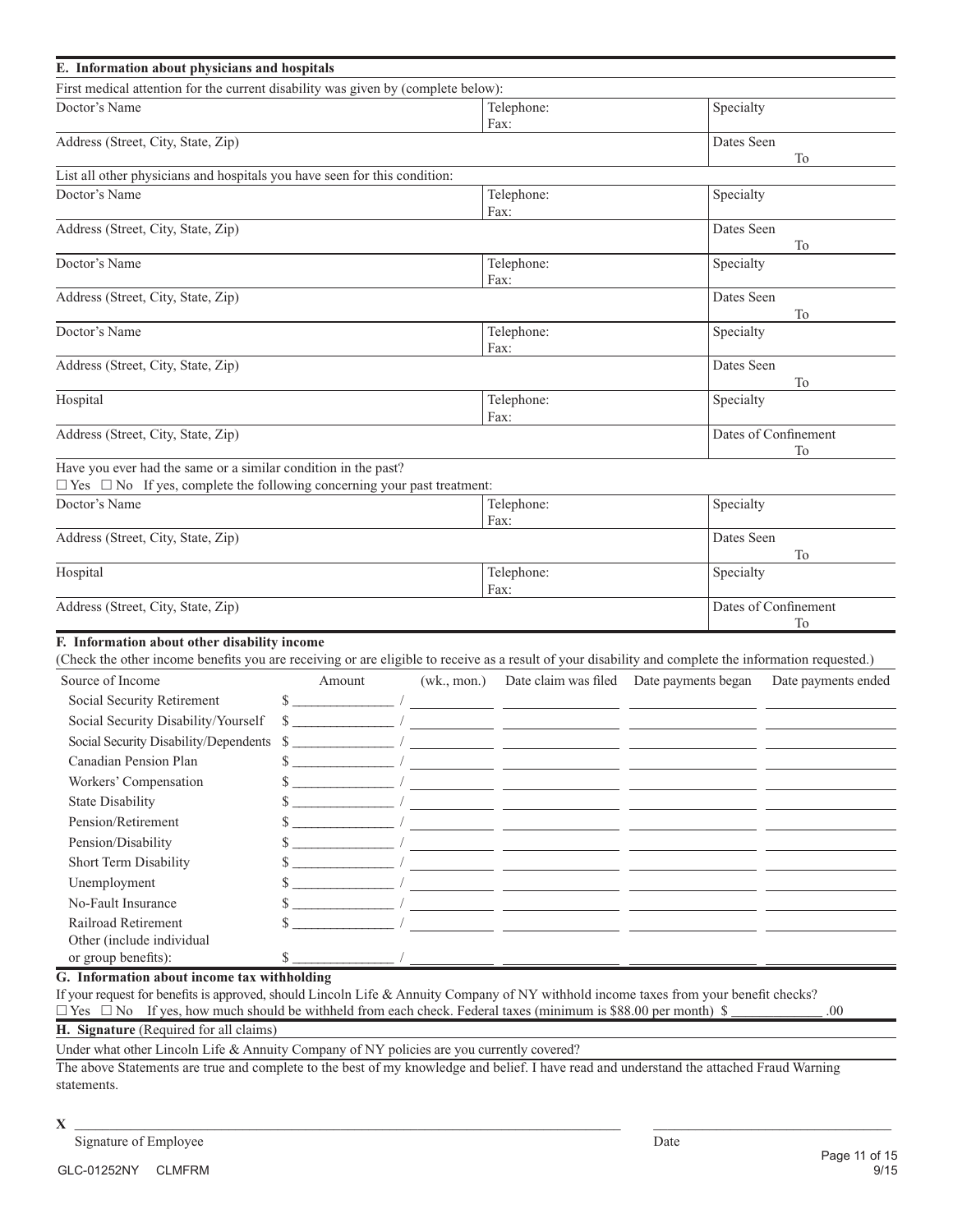## **Long-Term Disability Claim Physician's Statement**

This form should be completed by the physician who was treating the claimant when he or she last worked.

| To Be Completed By The Attending Physician                                                                                                      |                                                         |                                   |                                                       |                                                                            |  |  |  |
|-------------------------------------------------------------------------------------------------------------------------------------------------|---------------------------------------------------------|-----------------------------------|-------------------------------------------------------|----------------------------------------------------------------------------|--|--|--|
| A. General information                                                                                                                          |                                                         |                                   |                                                       |                                                                            |  |  |  |
| This claim is for (Patient's Name)                                                                                                              |                                                         |                                   |                                                       |                                                                            |  |  |  |
| Patient's Social Security Number                                                                                                                | Height                                                  | Weight                            | <b>Blood Pressure</b>                                 | Date of Birth (Month, Day, Year)                                           |  |  |  |
| Primary Diagnosis including ICD or DSM code                                                                                                     |                                                         |                                   |                                                       |                                                                            |  |  |  |
| B. Complete this section for normal pregnancy, then go to section E.                                                                            |                                                         |                                   |                                                       |                                                                            |  |  |  |
| What was the date of the last menstrual period?                                                                                                 |                                                         |                                   | What is the expected date of delivery?                |                                                                            |  |  |  |
|                                                                                                                                                 |                                                         |                                   |                                                       |                                                                            |  |  |  |
| What is the expected length of postpartum recovery?                                                                                             |                                                         |                                   | What was the first date of treatment?                 | What was the last date of treatment?                                       |  |  |  |
| C. Complete this section for all conditions except normal pregnancy.                                                                            |                                                         |                                   |                                                       |                                                                            |  |  |  |
| Symptoms                                                                                                                                        |                                                         |                                   |                                                       |                                                                            |  |  |  |
| <b>Objective Findings</b>                                                                                                                       |                                                         |                                   |                                                       |                                                                            |  |  |  |
| Are there secondary conditions contributing to the disability?<br>$\Box$ Yes $\Box$ No If yes, what are they? (Please include ICD or DSM code.) |                                                         |                                   |                                                       |                                                                            |  |  |  |
| If this is a cardiac condition, what is the functional capacity?<br>(American Heart Association)                                                |                                                         | $\Box$ Class 1 - No limitation    | $\Box$ Class 2 - Slight limitation                    | $\Box$ Class 3 - Marked limitation<br>$\Box$ Class 4 - Complete limitation |  |  |  |
| When did symptoms first appear?                                                                                                                 | Date of the patient's first visit<br>(Month, Day, Year) |                                   | Date you believe the patient was first unable to work |                                                                            |  |  |  |
| Date of the patient's last visit<br>(Month, Day, Year)                                                                                          |                                                         | How often do you see the patient? |                                                       |                                                                            |  |  |  |
| Is the patient's condition work related?<br>$\Box$ Yes $\Box$ No If yes, explain:                                                               |                                                         |                                   |                                                       |                                                                            |  |  |  |
| Has the patient undergone surgery?<br>$\Box$ Yes $\Box$ No If yes, give date, procedure and result.                                             |                                                         |                                   |                                                       |                                                                            |  |  |  |
| If no, do you expect surgery to be performed in the future?<br>$\Box$ Yes $\Box$ No If yes, give date and type of surgery.                      |                                                         |                                   |                                                       |                                                                            |  |  |  |
| What medication is the patient currently taking?                                                                                                |                                                         |                                   |                                                       |                                                                            |  |  |  |
| Please indicate other types and frequencies of treatment.                                                                                       |                                                         |                                   |                                                       |                                                                            |  |  |  |
| Has the patient been referred to a medical rehabilitation or therapy program?<br>$\Box$ Yes $\Box$ No If yes, give details.                     |                                                         |                                   |                                                       |                                                                            |  |  |  |
| Have you referred the patient for other types of consultations?<br>$\Box$ Yes $\Box$ No If yes, give details.                                   |                                                         |                                   |                                                       |                                                                            |  |  |  |
| Has the patient been hospital confined?<br>$\Box$ Yes $\Box$ No If yes, complete the following:                                                 |                                                         |                                   |                                                       |                                                                            |  |  |  |
| Name of Hospital                                                                                                                                |                                                         |                                   |                                                       |                                                                            |  |  |  |
| Address                                                                                                                                         |                                                         |                                   |                                                       | Dates of Confinement<br>through                                            |  |  |  |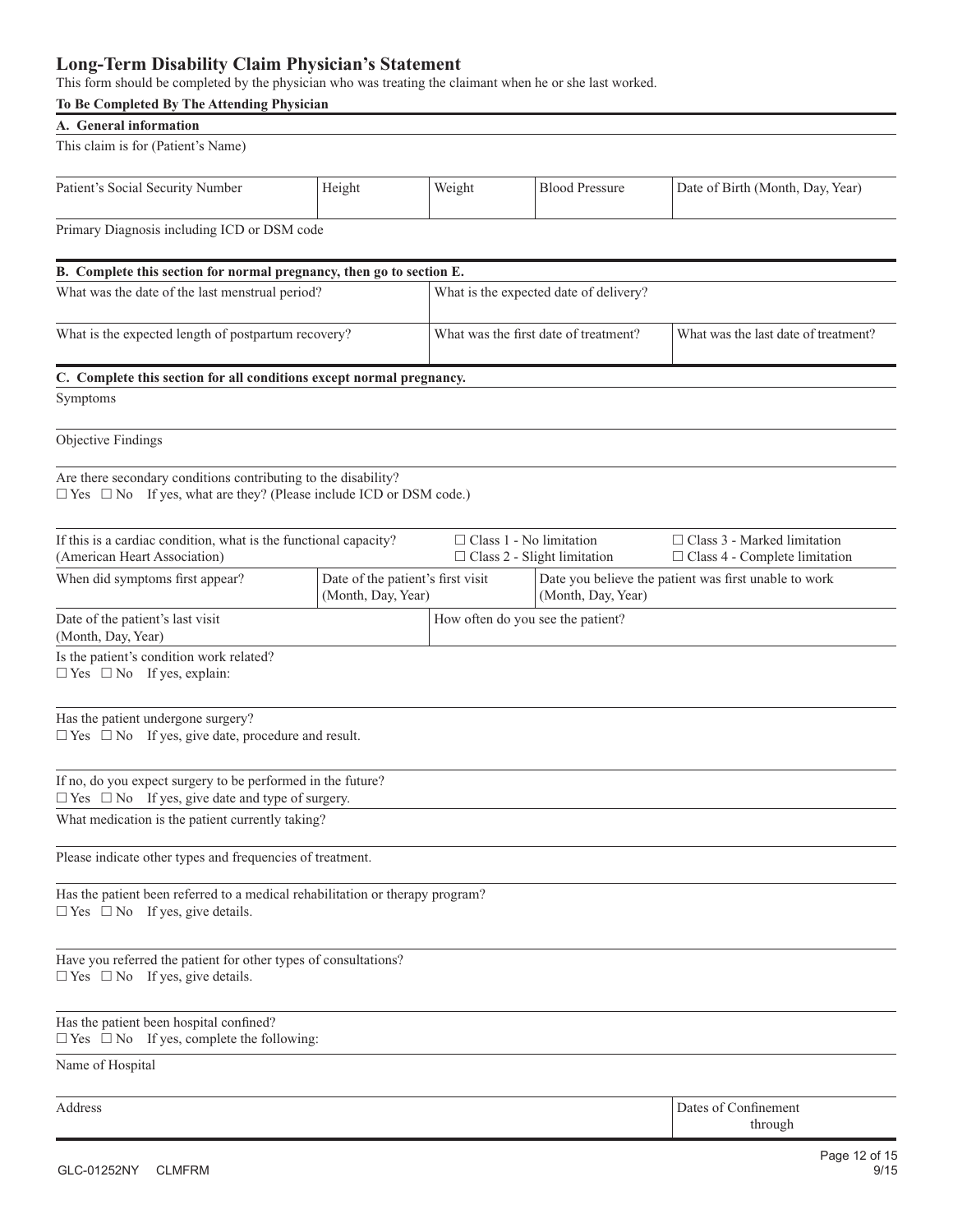#### **D. Information about the patient's inability to work**

Briefly describe restrictions and limitations.

Restrictions (What the patient SHOULD NOT do)

Limitations (What the patient CANNOT do)

What is your prognosis for recovery?

Has patient achieved maximum medical improvement?

 $\Box$  Yes  $\Box$  No If no, complete the following:

How soon do you expect fundamental changes in the patient's medical condition?

 $\Box$  1 - 2 months  $\Box$  5 -6 months

 $\Box$  3 - 4 months  $\Box$  more than 6 months

Give details concerning expected improvement or deterioration:

| In an eight hour workday, claimant can: (Circle full hourly capacity for each activity) |  |                |               |                |              |                |          |
|-----------------------------------------------------------------------------------------|--|----------------|---------------|----------------|--------------|----------------|----------|
| Sit                                                                                     |  | 2              | 3             | 4              | 5            | 6              | 8        |
| Stand                                                                                   |  | 2              | 3             | $\overline{4}$ | 5            | 6              | 8        |
| Walk                                                                                    |  | $\mathfrak{D}$ | $\mathcal{E}$ | $\overline{4}$ | 5            | 6              | 8        |
| Are there restrictions in:                                                              |  |                |               |                | Yes          | N <sub>0</sub> | Comments |
| Lifting/Carrying                                                                        |  |                |               |                | L            |                |          |
| Use of hands in repetitive actions                                                      |  |                |               |                | П            | □              |          |
| Use of feet in repetitive movements                                                     |  | П              |               |                |              |                |          |
| Bending                                                                                 |  |                |               |                | π            |                |          |
| Squatting                                                                               |  |                |               |                |              |                |          |
| Crawling                                                                                |  |                |               |                |              |                |          |
| Climbing                                                                                |  |                |               |                | $\mathbf{L}$ |                |          |
| Reaching above shoulder level                                                           |  |                |               |                |              | $\Box$         |          |
| Other (please specify)                                                                  |  |                |               |                |              |                |          |

When do you expect claimant to return to prior level of functioning?

Would you recommend vocational rehabilitation for this patient?

 $\Box$  Yes  $\Box$  No

Has your patient had loss of cognitive functioning? "Cognitive impairment" means a permanent deterioration or loss of cognitive or intellectual capacity and requires another person's hands-on help or verbal cues to prevent harm to self or others due to impairment  $\Box$  Yes  $\Box$  No If yes, please explain and provide supporting medical documentation and testing:

Based on your observations of this patient, medical history and condition, has your patient lost the ability to safely and completely perform Activities of Daily Living (ADLs) without another person's active hands-on help with all or most of the activity:

| ADL                 | Date on which assistance was first required and received                                                                           |
|---------------------|------------------------------------------------------------------------------------------------------------------------------------|
| $\Box$ Bathing      | (washing self in tub, shower or by sponge bath, with or w/o equipment)                                                             |
| $\Box$ Dressing     | (putting on, taking off garmets, braces or any artificial limbs normally worn)                                                     |
| $\Box$ Toileting    | (getting to, from, on and off toilet; and performing related personal hygiene)                                                     |
| $\Box$ Transferring | (moving in & out of bed, chair or any wheelchair, with or w/o equipment)                                                           |
| $\Box$ Continence   | (voluntarily maintaining control of bladder and bowel function)                                                                    |
| $\Box$ Eating       | (getting nourishment into one's body by any means (table/tray or special equipment)                                                |
|                     | If the claimant has lost the ability to perform ADLs listed above, please provide any supporting medical documentation and testing |

If the patient has lost the ability to perform any ADLs listed above, do you expect the limitations to be permanent?

 $\Box$  Yes  $\Box$  No If "no", please explain when improvement may be expected: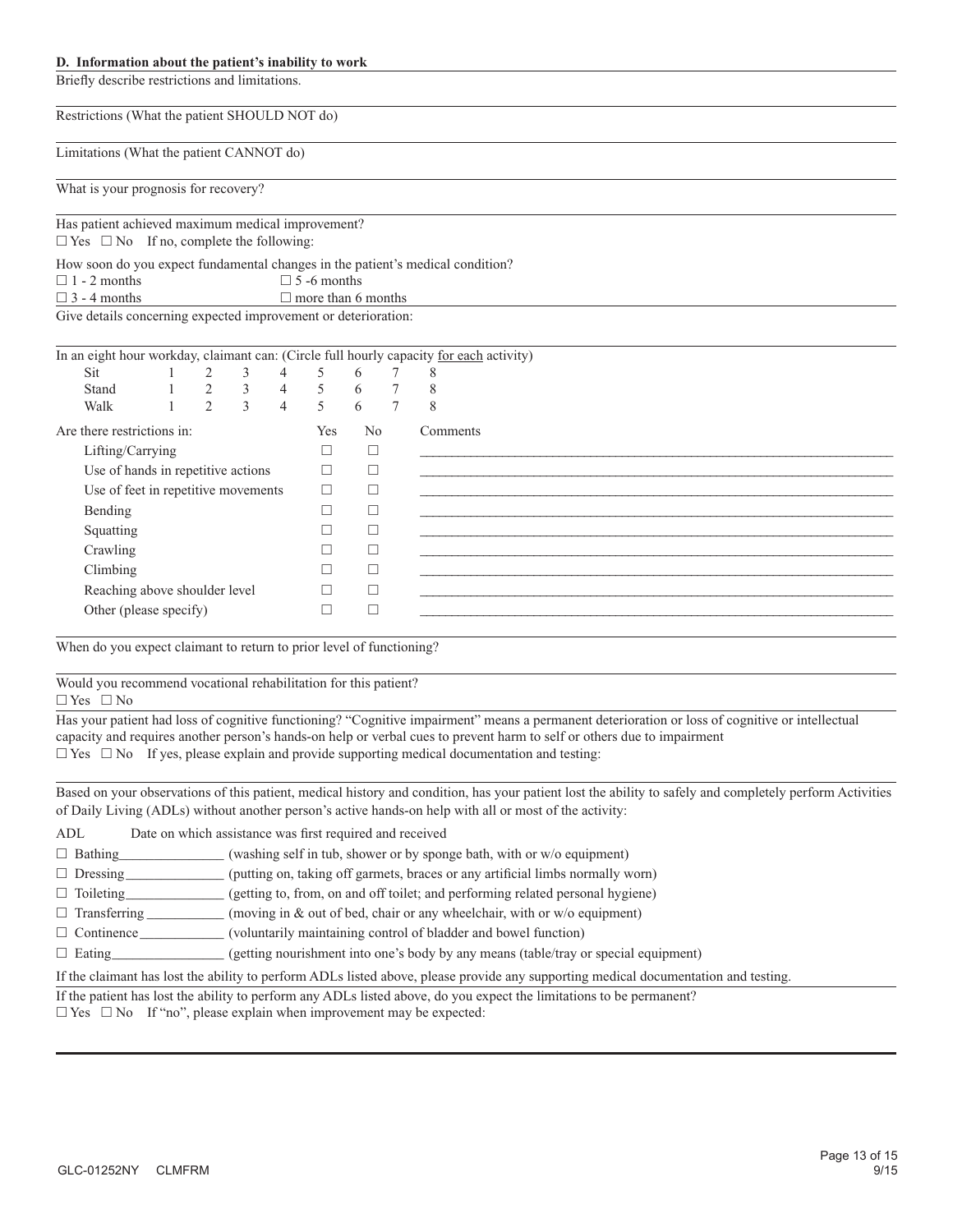### **After you have fully completed this form, attach copies of the following materials:**

- **Office notes for the period of treatment for the last two years**
- **Test results showing objective findings**
- **Hospital discharge summaries**
- **Consulting physician reports**

Your Name Degree

Specialty Telephone:

Address

 $X \xrightarrow{1}$ 

Signature of Attending Physician (no stamp)  $\overline{Date}$ 

Fax: